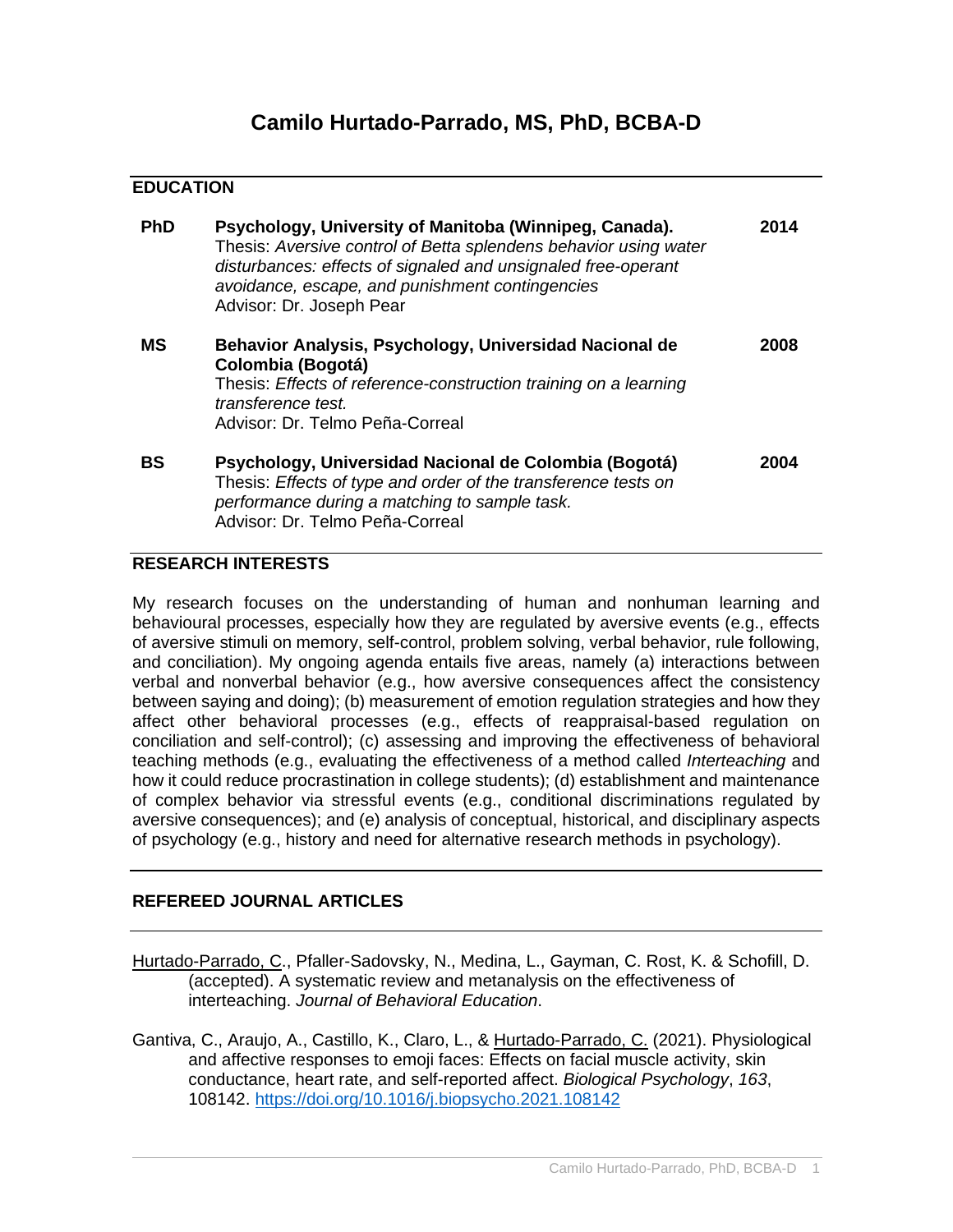- Acevedo-Triana, C., Córdoba-Patiño, D., Muñoz-Olano, J., Cifuentes, J., Melgarejo, V., Rodriguez Wilchez, O., Hurtado-Parrado, C. (2021). Comparing the short and longterm effects of acute moderate-intensity exercise on mnemonic similarity and emotional memory tasks. *Acta Neuropsychologica, 19*(1), 33-61 <http://dx.doi.org/10.5604/01.3001.0014.6997>
- Virues-Ortega, J., Hurtado-Parrado, C., Arias-Higuera, M., & Iwata, B. (2021). Nathan H. Azrin: A Case Study in Research Translation in Behavior Science. *Perspectives on Behavior Science.* <https://doi.org/10.1007/s40614-020-00278-4>
- Orduz-Bastidas, L., Martinez-Martinez, A. M., Hurtado-Parrado, C., Lopez-Lopez, W., & Acevedo-Triana, C. (2020). Parkinson's disease patients' performance in Theory of Mind (ToM) and decision-making tasks with and without Deep Brain Stimulation (DBS). *Terapia Psicologica, 38*(2), 259-282. [http://dx.doi.org/10.4067/S0718-](http://dx.doi.org/10.4067/S0718-48082020000200259) [48082020000200259](http://dx.doi.org/10.4067/S0718-48082020000200259)
- Pfaller-Sadovsky, N. Hurtado-Parrado, C., Cardillo, D., Medina, L. G., & Friedman, S. G. (2020). What's in a click? The efficacy of conditioned reinforcement in applied animal training: a systematic review and meta-analysis. *Animals, 10*(10), 1-31. <https://doi.org/10.3390/ani10101757>
- Pfaller-Sadovsky, N. & Hurtado-Parrado, C. (2020). A cultural selection analysis of humandog interactions – a primer. *European Journal of Behavior Analysis*. <https://doi.org/10.1080/15021149.2020.1791682>
- Acevedo-Triana, Rico, J. L., Ortega, L. A., Cardenas, M. A. N., Cardenas, F., Rojas, M., Forigua, J. C., Cifuentes, J., & Hurtado-Parrado, C. (2020). Fear incubation using an extended fear-conditioning protocol for rats. *Journal of Visualized Experiments (JoVE), 162(e60537), 1-12.* <https://doi.org/10.3791/60537>
- Hurtado-Parrado, C., Gantiva, C., Gómez-A, A., Cuenya, L., Ortega, L., & Rico, J. L. (2020). Editorial: Research on emotion and learning: contributions from Latin America. *Frontiers in Psychology,11*, 585-590. <https://doi.org/10.3389/fpsyg.2020.00585>
- Hurtado-Parrado, C., Arias-Higuera, M., Sierra, M. C., López-López, W., Velásquez, L., Moncaleano, C., Parra, M. F., & Gantiva, C. A. (2020). Emotional response to pictures of the armed conflict in Colombia. *Peace and Conflict: Journal of Peace Psychology, 6*(2), 202–212*.* [doi: 10.1037/pac0000451](http://doi.org/10.1037/pac0000451)
- Pfaller-Sadovsky, N., Arnott, G., Hurtado-Parrado, C. (2019). Using principles from applied behavior analysis to address an undesired behavior: Functional analysis and treatment of jumping up in companion dogs. *Animals*, *9*(1091), 1-33. <https://doi.org/10.3390/ani9121091>
- Hurtado-Parrado, C., Acevedo-Triana, C., & Pear, J. (2019). Swimming against the current": Behavioral data of *Betta splendens* during an escape and avoidance task with water flows as the aversive stimulus. *Data in Brief, 25*, 1-6. <https://doi.org/10.1016/j.dib.2019.104260>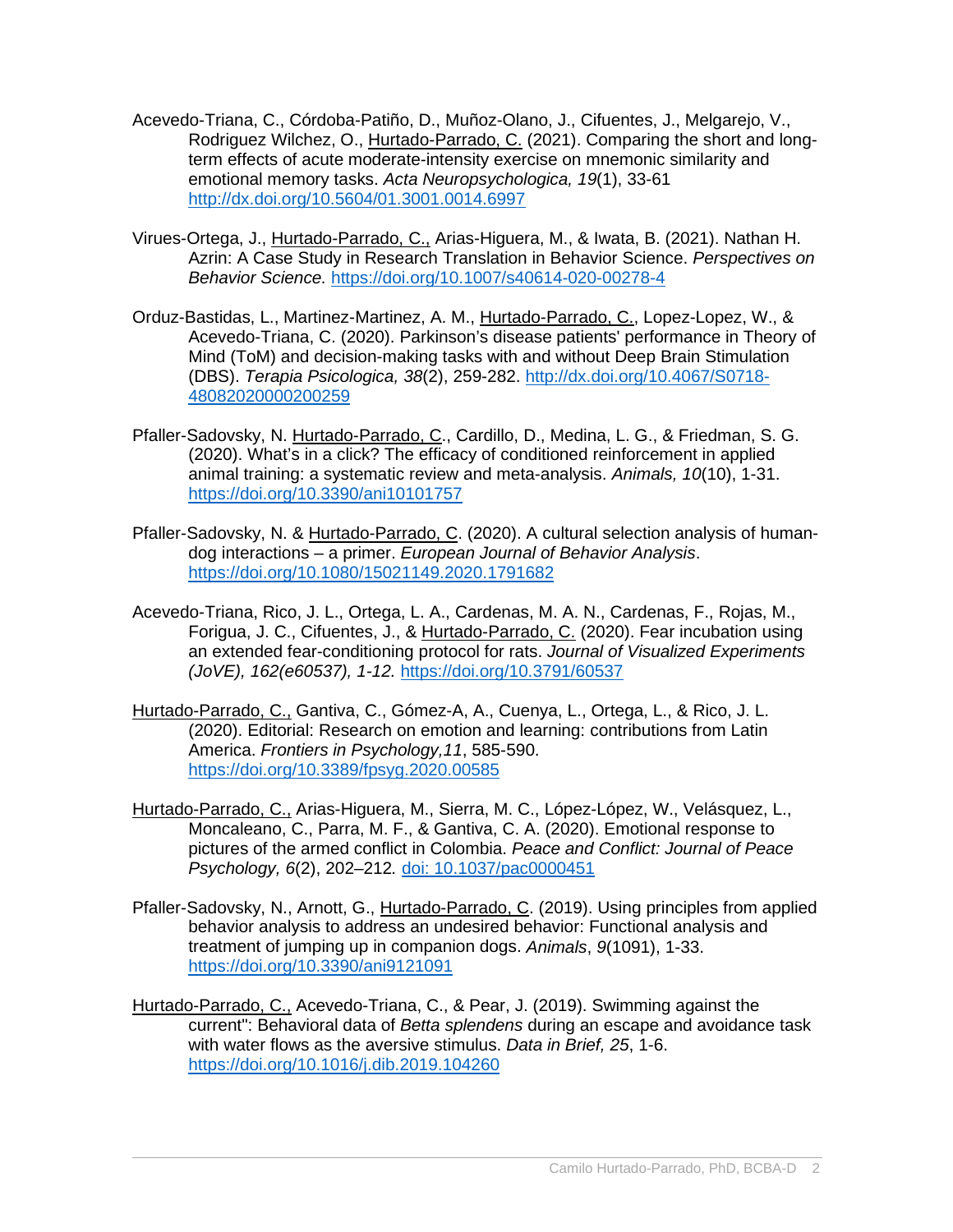- Pfaller-Sadovsky, N., Medina, L. G., Dillenburger, K. & Hurtado-Parrado, C. (2019). We don't train in vain: a systematic review and meta-analysis of human and canine caregiver training. *Journal of Applied Animal Welfare Science.*  <https://doi.org/10.1080/10888705.2019.1646134>
- Hurtado-Parrado, C., Sierra-Puentes, M., Morales, A., Gutiérrez-Villamarín, D., Velásquez, Correa-Chica, A., Rincón, J. C., Henao, K., Castañeda, J. G., El Hazzouri, M., & López-López, W. (2019). Emotion regulation and attitudes toward conflict in Colombia: effects of reappraisal training on negative emotions and support for conciliatory and aggressive statements. *Frontiers in Psychology, 10*(908), 1-9. <https://doi.org/10.3389/fpsyg.2019.00908>
- Rico, J., Muñoz, L. F., Lamprea, M., Hurtado-Parrado, C. (2019). Ethopharmacological analysis of gerbils exposed to an extended elevated plus-maze session. *Frontiers in Psychology, 10*(748), 1-10.<https://doi.org/10.3389/fpsyg.2019.00748>
- Acevedo-Triana, C., Torres, M., Aguilar-Bustamante, C., Hurtado-Parrado, C., Silva, L. M., López-López, W. (2018). Analysis of Productivity and Impact of Colombian Journals in Psychology between 2000 and 2016. *Revista Latinoamericana de Psicologia*, 50(3), 145-159.<http://dx.doi.org/10.14349/rlp.2018.v50.n3.2>
- Hurtado-Parrado, C., Acevedo-Triana, C., & Pear, J. (2019). Aversive control of *betta splendens* behavior using water disturbances: effects of signaled and unsignaled free-operant avoidance and escape contingencies. *Behavioral Proceses, 158*(1), 18-31.<https://doi.org/10.1016/j.beproc.2018.10.021>
- Hurtado-Parrado, C., Cardona-Zea, A., Arias-Higuera, M., Cifuentes, J., Muñoz, A., Rico, J. & Acevedo-Triana, C. (2018). Behavioral Patterns of Laboratory Mongolian Gerbils by Sex and Housing Condition: A Case Study with an Emphasis on Sleeping Patterns. *Journal of Veterinary Behavior: Clinical Applications and Research, 30,* 68-79.<https://doi.org/10.1016/j.jveb.2018.12.004>
- Hurtado-Parrado, C., González, C., Arias, M. Ortiz, A., Cardona, A., Medina, L., García, L., Sánchez, C., Cifuentes, J., Forigua, J., Acevedo-Triana, C., & Rico, J. L. (2017). Assessing Mongolian gerbil emotional behavior: Effects of two shock intensities and response-independent shocks during an extended inhibitory-avoidance task. *PeerJ, 5*(e4009), 1- 25.<http://dx.doi.org/10.7717/peerj.4009>
- Pfaller-Sadovsky, N., Medina, L., & Hurtado-Parrado, C. (2017). It's mine! Using backward chaining as a treatment of object guarding in companion dogs (Canis lupus familiaris). *Journal of Veterinary Behavior, 22,* 57-65. doi: <http://dx.doi.org/10.1016/j.jveb.2017.08.002>
- Muñoz-Olano, J. F., & Hurtado-Parrado, C. (2017). Effects of goal clarification on impulsivity and academic procrastination of college students. *Revista Latinoamericana de Psicología, 49,* 173-181. <https://doi.org/10.1016/j.rlp.2017.03.001>
- Rico J. L., Hurtado-Parrado, C., Vásquez-Sepúlveda, J., Fonseca, J., & Cardona, A. (2016). Time spent in the central area of the elevated plus-maze correlates with impulsivity-related measures during a temporally-defined schedule of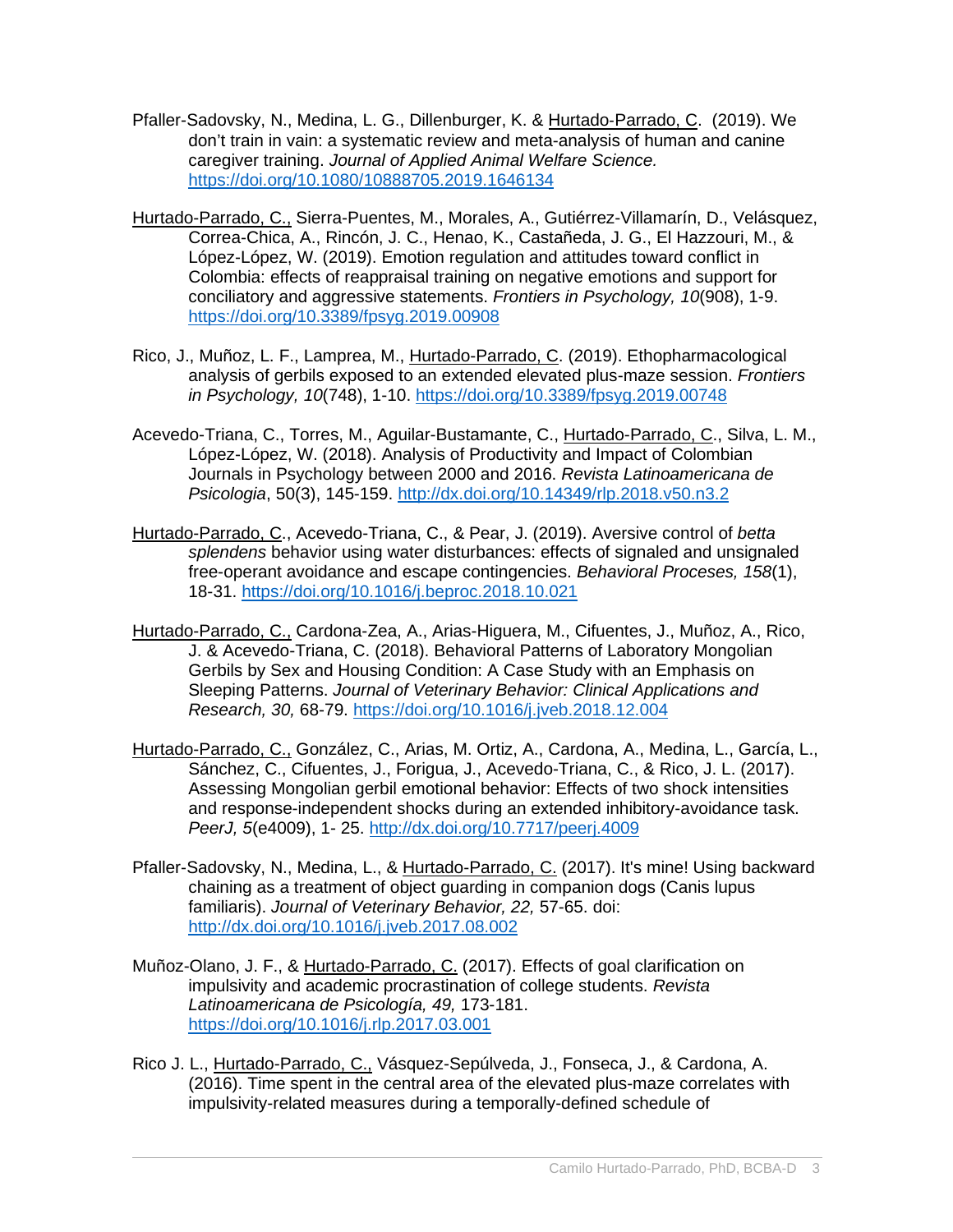reinforcement. *Universitas Psychologica*, *15*(5), 1-9. <http://dx.doi.org/10.11144/Javeriana.upsy15-5.tcae>

- Robayo-Castro, B., Rico, J. L., Hurtado-Parrado, C., & Ortega, L. (2016). Impacto y calidad de la productividad académica de los investigadores en Colombia en neurociencia comportamental utilizando modelos animales *[Productivity, impact and academic quality of Colombian researchers that contribute to the field of Behavioral neuroscience with animal models]. Universitas Psychologica, 15*(5), 1- 12.<http://dx.doi.org/10.11144/Javeriana.upsy15-5.icpa>
- Hurtado-Parrado, C., Arias, M., González, C., Bohorquez, M., Henao, K., García, E., & Zapata, A. (2016). Verbal-Nonverbal interactions during a computerized adaptation of Catania et al.'s (1982) experimental task: The effects of embedding an aversive contingency on the nonverbal component. *Learning and Motivation, 55*, 13-30. <https://doi.org/10.1016/j.lmot.2016.05.006>
- Hurtado-Parrado, C., Gonzalez, C.H., Moreno, L. M., Gonzalez, C., Arias, M., Beltran, L., & Cardona, S. (2015). A behavioral catalogue of *Meriones unguiculatus* f. dom. (Mongolian gerbil) and wild species in captivity and in natural conditions based on a systematic literature review. *Journal of Ethology, 33*(2), 65 - 86. <https://doi.org/10.1007/s10164-015-0421-0>
- Hurtado-Parrado, C. & Lopez-Lopez, W. (2015). Single-Case Research Methods: History and suitability for a psychological science in need of alternatives. *Integrative Psychological and Behavioral Science, 49*(3), 323-349. <https://doi.org/10.1007/s12124-014-9290-2>
- Virués-Ortega, J., Pritchard, K., Grant, R. L., North, S., Hurtado-Parrado, C., Lee, M. S. H., … Yu, C. T. (2014). Clinical decision making and preference assessment for individuals with intellectual and developmental disabilities. *American Journal on Intellectual and Developmental Disabilities, 119*(2), 151–70. <https://doi.org/10.1352/1944-7558-119.2.151>
- Virues-Ortega, J., Hurtado-Parrado, C., Cox, A., & Pear, J. J. (2014). Analysis of the interaction between experimental and applied behavior analysis. *Journal of Applied Behavior Analysis, 47*(2), 380-403. <https://doi.org/10.1002/jaba.124>
- Virues-Ortega, J., Hurtado-Parrado, C., Martin, T. L., & Julio, F. (2012). Psycho-neural identity as the basis for empirical research and theorization in psychology: An interview with Mario A. Bunge. *Science and Education, 21*(10), 1527-1534. <https://doi.org/10.1007/s11191-011-9418-4>
- [Hurtado-Parrado, C., Virues-Ortega, J., Martin, T. L., & Julio, F. \(2011\). Causes of](https://www.researchgate.net/publication/255483617_Causes_of_Behavioral_Processes_An_Interview_with_Mario_A._Bunge?ev=prf_pub)  [behavioral processes: An interview with Mario A. Bunge.](https://www.researchgate.net/publication/255483617_Causes_of_Behavioral_Processes_An_Interview_with_Mario_A._Bunge?ev=prf_pub) *Universitas Psychologica, 10*[\(3\), 965-972.](https://www.researchgate.net/publication/255483617_Causes_of_Behavioral_Processes_An_Interview_with_Mario_A._Bunge?ev=prf_pub) <http://dx.doi.org/10.11144/Javeriana.upsy10-3.cobp>
- [Virues-Ortega, J., Pear, J. J., & Hurtado-Parrado, C.](https://www.researchgate.net/publication/273002634_The_scientometric_structure_of_applied_behavior_analysis?ev=prf_pub) (2011). The scientometric structure of applied behavior analysis. *[European Journal of Behavior Analysis, 12](https://www.researchgate.net/publication/273002634_The_scientometric_structure_of_applied_behavior_analysis?ev=prf_pub)*(1), 263 - [275.](https://www.researchgate.net/publication/273002634_The_scientometric_structure_of_applied_behavior_analysis?ev=prf_pub) <https://doi.org/10.1080/15021149.2011.11434369>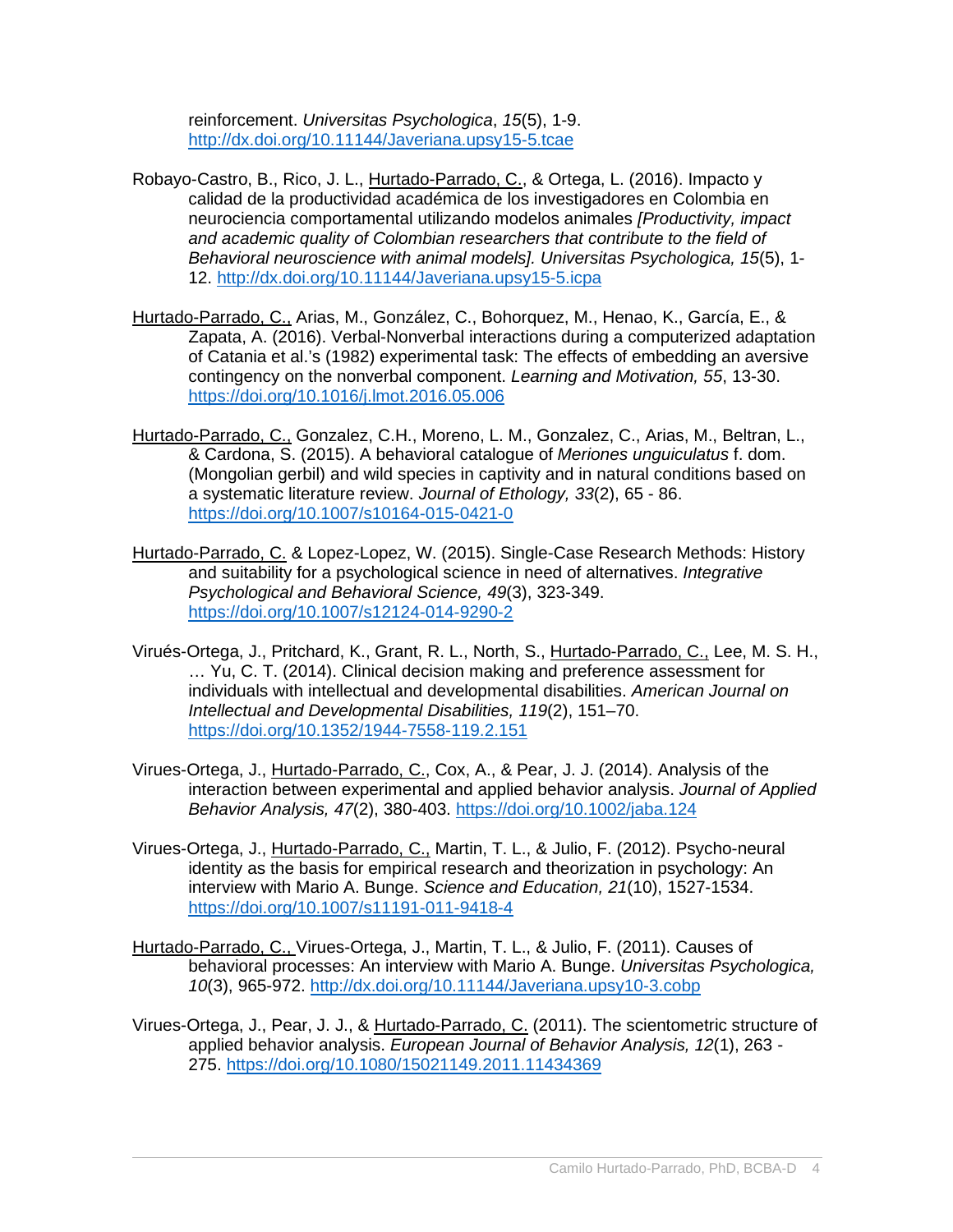- Hurtado-Parrado, C. [\(2010\). Neuronal mechanisms of learning in teleost fish.](https://www.researchgate.net/publication/51022853_Neuronal_mechanisms_of_learning_in_teleost_fish?ev=prf_pub) *Universitas [Psychologica, 9](https://www.researchgate.net/publication/51022853_Neuronal_mechanisms_of_learning_in_teleost_fish?ev=prf_pub)*(3), 663-678. <http://dx.doi.org/10.11144/Javeriana.upsy9-3.nmol>
- [López López, W., Vera Villarroel, P., Pérez-Acosta, A. M.,](https://www.researchgate.net/publication/240614143_B._F._Skinner_legacy_twenty_years_after_%281990-2010%29_Behavior_analysis_in_Ibero-America?ev=prf_pub) Aguilar Bustamante, M. C., [Hurtado-Parrado, C. & Valenzuela, P. \(2010\). B. F.](https://www.researchgate.net/publication/240614143_B._F._Skinner_legacy_twenty_years_after_%281990-2010%29_Behavior_analysis_in_Ibero-America?ev=prf_pub) Skinner's legacy twenty years after (1990-2010): [Behavior analysis in Iberoamerica.](https://www.researchgate.net/publication/240614143_B._F._Skinner_legacy_twenty_years_after_%281990-2010%29_Behavior_analysis_in_Ibero-America?ev=prf_pub) *Avances en Psicologia [Latinoamericana, 28](https://www.researchgate.net/publication/240614143_B._F._Skinner_legacy_twenty_years_after_%281990-2010%29_Behavior_analysis_in_Ibero-America?ev=prf_pub)*, 205-218. <http://ref.scielo.org/22k6ps>
- [Hurtado-Parrado, C., Robayo, M. & Peña-Correal, T.](https://www.researchgate.net/publication/232252579_Efectos_de_la_ejecucin_en_una_tarea_de_igualacin_a_la_muestra_segn_el_tipo_y_el_orden_de_exposicin_a_las_pruebas_de_transferencia?ev=prf_pub) (2007). Efectos en la ejecución [durante una tarea de igualación a la muestra según el tipo y orden de exposición a](https://www.researchgate.net/publication/232252579_Efectos_de_la_ejecucin_en_una_tarea_de_igualacin_a_la_muestra_segn_el_tipo_y_el_orden_de_exposicin_a_las_pruebas_de_transferencia?ev=prf_pub)  las pruebas de transferencia [\[Effects on performance during a matching to sample](https://www.researchgate.net/publication/232252579_Efectos_de_la_ejecucin_en_una_tarea_de_igualacin_a_la_muestra_segn_el_tipo_y_el_orden_de_exposicin_a_las_pruebas_de_transferencia?ev=prf_pub)  [task due to the type and order of exposition to the transference test\].](https://www.researchgate.net/publication/232252579_Efectos_de_la_ejecucin_en_una_tarea_de_igualacin_a_la_muestra_segn_el_tipo_y_el_orden_de_exposicin_a_las_pruebas_de_transferencia?ev=prf_pub) *Universitas [Psychologica, 6](https://www.researchgate.net/publication/232252579_Efectos_de_la_ejecucin_en_una_tarea_de_igualacin_a_la_muestra_segn_el_tipo_y_el_orden_de_exposicin_a_las_pruebas_de_transferencia?ev=prf_pub)*(2), 425-440. <http://dx.doi.org/10.11144/Javeriana.upsy6-2.eeti>
- [López, W., Pérez-Acosta, A. Gamboa, C. Hurtado-Parrado, C., & Aguilar, M. C. \(2006\).](https://www.researchgate.net/publication/28232995_Anlisis_del_comportamiento_en_Colombia_antecedentes_y_perspectivas_Mara_Constanza_Aguilar_Bustamante?ev=prf_pub)  [Análisis del comportamiento en Colombia: antecedentes y perspectivas](https://www.researchgate.net/publication/28232995_Anlisis_del_comportamiento_en_Colombia_antecedentes_y_perspectivas_Mara_Constanza_Aguilar_Bustamante?ev=prf_pub) [Behavior [analysis in Colombia: antecedents and perspectives\].](https://www.researchgate.net/publication/28232995_Anlisis_del_comportamiento_en_Colombia_antecedentes_y_perspectivas_Mara_Constanza_Aguilar_Bustamante?ev=prf_pub) *Avances en Psicología [Latinoamericana, 24](https://www.researchgate.net/publication/28232995_Anlisis_del_comportamiento_en_Colombia_antecedentes_y_perspectivas_Mara_Constanza_Aguilar_Bustamante?ev=prf_pub)*, 59-69. <https://revistas.urosario.edu.co/index.php/apl/article/view/1230/1098>
- Hurtado-Parrado, C. [\(2006\). El conductismo y algunas implicaciones de lo que significa](https://www.researchgate.net/publication/26456748_El_conductismo_y_algunas_implicaciones_de_lo_que_significa_ser_conductista_hoy?ev=prf_pub)  ser conductista hoy [\[Behaviorism and some implications of being a behaviorist](https://www.researchgate.net/publication/26456748_El_conductismo_y_algunas_implicaciones_de_lo_que_significa_ser_conductista_hoy?ev=prf_pub)  today]. *Diversitas, 2*[\(2\), 321-328.](https://www.researchgate.net/publication/26456748_El_conductismo_y_algunas_implicaciones_de_lo_que_significa_ser_conductista_hoy?ev=prf_pub) <https://www.redalyc.org/pdf/679/67920211.pdf>
- [López, W. & Hurtado-Parrado, C.](https://www.researchgate.net/publication/26594653_Murray_Sidman?ev=prf_pub) (2005). Murray Sidman. *Revista Latinoamericana de [Psicología, 37](https://www.researchgate.net/publication/26594653_Murray_Sidman?ev=prf_pub)*(2), 423-425. <https://www.redalyc.org/pdf/805/80537222.pdf>
- Hurtado-Parrado, C. [& Robayo, M. \(2005\). Efectos en la adquisición y transferencia de](https://www.researchgate.net/publication/26456709_Efectos_en_la_adquisicin_y_transferencia_de_discriminaciones_condicionales_de_segundo_orden_debidos_a_variaciones_en_las_relaciones_entrenadas?ev=prf_pub)  [discriminaciones condicionales de segundo orden debidos a variaciones en las](https://www.researchgate.net/publication/26456709_Efectos_en_la_adquisicin_y_transferencia_de_discriminaciones_condicionales_de_segundo_orden_debidos_a_variaciones_en_las_relaciones_entrenadas?ev=prf_pub)  relaciones entrenadas [\[Effects in transference and acquisition of second order](https://www.researchgate.net/publication/26456709_Efectos_en_la_adquisicin_y_transferencia_de_discriminaciones_condicionales_de_segundo_orden_debidos_a_variaciones_en_las_relaciones_entrenadas?ev=prf_pub)  [conditional discriminations due to the type of trained relations\].](https://www.researchgate.net/publication/26456709_Efectos_en_la_adquisicin_y_transferencia_de_discriminaciones_condicionales_de_segundo_orden_debidos_a_variaciones_en_las_relaciones_entrenadas?ev=prf_pub) *Diversitas, 1*(1), 46- [62.](https://www.researchgate.net/publication/26456709_Efectos_en_la_adquisicin_y_transferencia_de_discriminaciones_condicionales_de_segundo_orden_debidos_a_variaciones_en_las_relaciones_entrenadas?ev=prf_pub) <http://ref.scielo.org/pv8cy5>
- Bayona, J., Hurtado, C., Ruiz, I., Hoyos, A., & Gantiva, C., (2005). Actitudes Frente a la [Venta y Consumo de Sustancias Psicoactivas en la Universidad Nacional de](https://www.researchgate.net/publication/26610463_Actitudes_frente_a_la_venta_y_el_consumo_de_sustancias_psicoactivas_al_interior_de_la_universidad_nacional_de_Colombia?ev=prf_pub)  [Colombia \[Attitudes Toward the Sale and Consumption of Psychoactive](https://www.researchgate.net/publication/26610463_Actitudes_frente_a_la_venta_y_el_consumo_de_sustancias_psicoactivas_al_interior_de_la_universidad_nacional_de_Colombia?ev=prf_pub)  [Substances into the National University of Colombia\].](https://www.researchgate.net/publication/26610463_Actitudes_frente_a_la_venta_y_el_consumo_de_sustancias_psicoactivas_al_interior_de_la_universidad_nacional_de_Colombia?ev=prf_pub) *Revista Interamericana de [Psicología, 39](https://www.researchgate.net/publication/26610463_Actitudes_frente_a_la_venta_y_el_consumo_de_sustancias_psicoactivas_al_interior_de_la_universidad_nacional_de_Colombia?ev=prf_pub)*, 159-168.<https://www.redalyc.org/articulo.oa?id=284/28439116>
- Vargas, M. & Hurtado-Parrado, C. (2003). Aplicación de un procedimiento experimental de equivalencia de estímulos con palabras en tres idiomas [Use of an equivalence stimulus experimental procedure with words in three idioms]. *Psiké*, 1, 39-48.

[Hurtado-Parrado, C. \(2003\). Donald Baer \(1931-2002\).](https://www.researchgate.net/publication/26595182_Donald_Baer_%281931-2002%29?ev=prf_pub) *Revista Latinoamericana de [Psicología, 35](https://www.researchgate.net/publication/26595182_Donald_Baer_%281931-2002%29?ev=prf_pub)*, 355-356.<https://www.redalyc.org/pdf/805/80535317.pdf>

Hurtado-Parrado, C. (2003). ¿Conductista yo? [Am I a Behaviorist?] *De-mente*, *1*, 23-26.

Hurtado-Parrado, C. (2003) Patrones de Forrajeo en el oscar (*Astronotus ocellatus*): preferencias por el tamaño de presa. [Foraging patterns in the Oscar Fish (*Astronotus ocellatus*): preferences for the size of the prey]. L*aberinto: Revista del*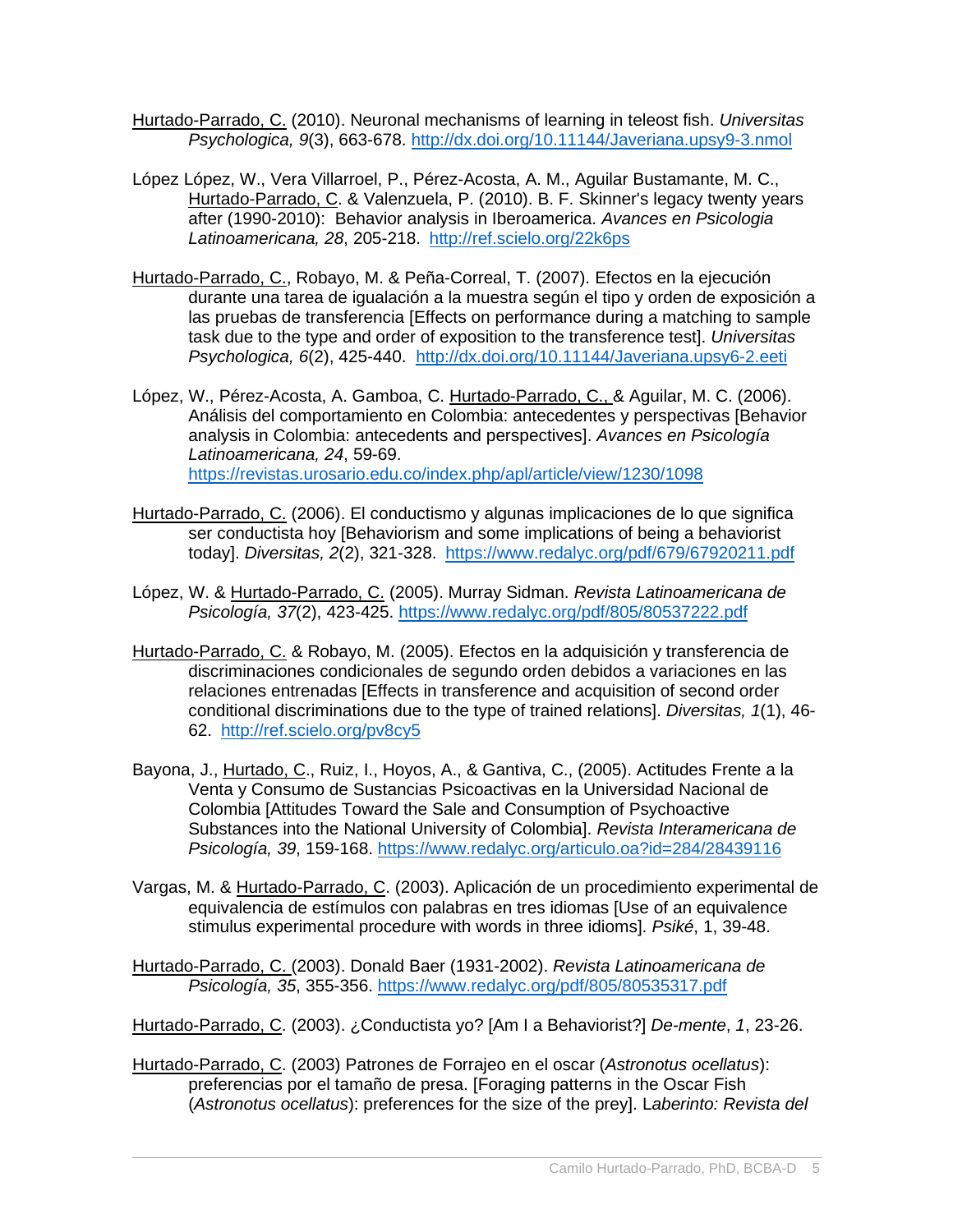*Laboratorio de Aprendizaje y Comportamiento Animal - Universidad Nacional de Colombia*. Número 4. <https://revistas.unal.edu.co/index.php/lab/article/view/47338>

- Rodríguez, G. Muñoz, T & Hurtado-Parrado, C. (2002) Análisis de los patrones de forrajeo de una pareja de gerbos macho (*Meriones unguiculatus*) bajo condiciones de privación y abundancia de alimento [Foraging patterns analysis of two male gerbils (*meriones unguiculatus*) under conditions of food abundance and deprivation]. L*aberinto: Revista del Laboratorio de Aprendizaje y Comportamiento Animal - Universidad Nacional de Colombia.* Número 3. <https://revistas.unal.edu.co/index.php/lab/article/view/47328/48531>
- Hurtado-Parrado, C. & Trebilcock, E. (2001, December). El mito de la Enfermedad mental [The myth of mental illness]. B*oletín Electrónico de la Asociación para el Avance de las Ciencias del Comportamiento* - ABA Colombia. <https://abacolombia.org.co/ABAColombia/?q=node/70>

## **BOOK CHAPTERS**

- López-López, W., Caycedo, C., Acevedo-Triana, C., Hurtado-Parrado, C., Silva, L. M., Aguilar-Bustamante, M. C. (2018). Training, academic, and professional development of Psychology in Colombia: Challenges and Perspectives. Book Chapter in *Teaching Psychology around the World*. Newcastle, UK: Cambridge Scholars Publishing. <https://doi.org/10.6084/m9.figshare.13384484.v1>
- Hurtado-Parrado, C., Virues-Ortega, J., Arias-Higuera, M., & Iwata, B. (2019). Nathan H. Azrin (1930-2013): Seis décadas de contribuições à análise do comportamiento [Nathan H. Azrin (1930-2013): six decades of contributions to behavior analysis]. In D. Zilio & K. Carrara (eds). *Behaviorismos: reflexões históricas e conceituais (vol. 3)* (pp. 19-56). São Paulo: Centro Paradigma de Ciências. <https://doi.org/10.6084/m9.figshare.12612563.v1>
- Hurtado-Parrado, C., Gantiva, C., Ortega, L. A., Gómez-A, A., Cuenya, L., Rico, J. L., eds. (2020). *Research on emotion and learning: contributions from Latin America*. Lausanne, Switzerland: Frontiers Media SA. [https://doi.org/10.3389/978-2-88963-](https://doi.org/10.3389/978-2-88963-532-0) [532-0](https://doi.org/10.3389/978-2-88963-532-0)
- Hurtado-Parrado, C. (2018). Prologue. In J. F. Muñoz-Olano & C. Acevedo-Triana. *Texto guía en el Laboratorio de procesos psicológicos [Psychological processes laboratory manual]* (pp. 1-3). Tunja: UPTC.
- [Hurtado-Parrado, C. \(2009\). A Non-Cognitive Alternative for the Study of Cognition: An](https://www.researchgate.net/publication/273002290_A_Non-Cognitive_Alternative_for_the_Study_of_Cognition_An_Interbehavioral_Proposal?ev=prf_pub)  [Interbehavioral Proposal. In T. Teo, P. Stenner & A. Rutherford \(Eds.\).](https://www.researchgate.net/publication/273002290_A_Non-Cognitive_Alternative_for_the_Study_of_Cognition_An_Interbehavioral_Proposal?ev=prf_pub) *Varieties of Theoretical Psychology - ISTP 2007 - [International Philosophical and Practical](https://www.researchgate.net/publication/273002290_A_Non-Cognitive_Alternative_for_the_Study_of_Cognition_An_Interbehavioral_Proposal?ev=prf_pub)  Concerns* (pp. 340-348). [Toronto: Captus University Publication.](https://www.researchgate.net/publication/273002290_A_Non-Cognitive_Alternative_for_the_Study_of_Cognition_An_Interbehavioral_Proposal?ev=prf_pub)  <http://doi.org/10.13140/RG.2.1.1492.2964>
- Hurtado-Parrado, C. Book review: Mares, C, G., & Guevara B. Y. (Eds.) (2001). Psicología interconductual; volumen I Avances en la Investigación Básica [Interbehavioral psychology: Volume 1. Advances in Basic Research]. México: Universidad Nacional Autónoma de México, Facultad de Estudios Superiores Iztacala, pp. 217.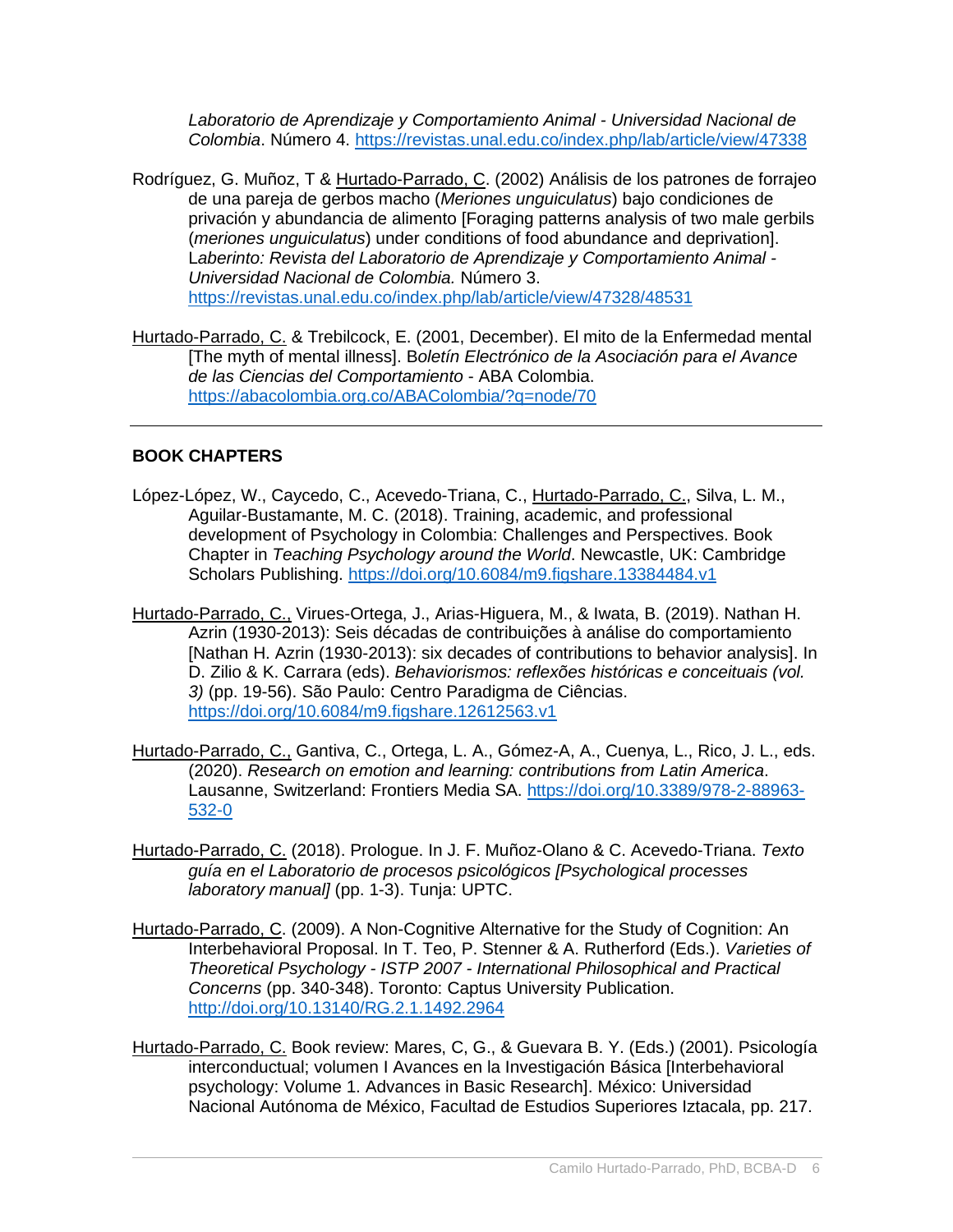In *Revista Latinoamericana de Psicología*. 35, 345-347. <https://www.redalyc.org/pdf/805/80535313.pdf>

#### **RESEARCH UNDER REVIEW**

- Hurtado-Parrado, C., Cifuentes, J., & Arias-Higuera, M. (under review). Effects of different types of contingencies on the acquisition of aversive conditional discriminations. Submitted to *Behavioral Processes*.
- Jimenez-Martinez, M., Acevedo-Triana, C., Gonzalez, C., Juez, S., Soto, K., Ochoa, S., Chaves, P., Tobon, P., Rincon, J., Cifuentes, J., Hurtado-Parrado, C. (under review). Temporal underestimation of events improves performance during memory tasks. Submitted to *Frontiers in Psychology*.

#### **HONORS & AWARDS**

International Development Grant – Society for the Advancement of Behavior Analysis (SABA). 2018

Distinguished researcher award "Juan Alberto Aragon" – Fundación Universitaria Konrad Lorenz. 2017.

Leading researcher - Fundación Universitaria Konrad Lorenz. 2016, 2018.

Natural Sciences and Engineering Research Council of Canada – NSERC – Postgraduate Fellowship Award. 2009-2011.

University of Manitoba Graduate - Graduate Student Travel Award – 2008, 2009.

University of Manitoba Graduate Fellowship (UMGF) – 2008 - 2009.

Best Undergraduate Research Award by the Interamerican Society of Psychology – 2003.

Scholarships Program for outstanding graduate students (Universidad Nacional de Colombia) – 2006.

Public recognition by the National Ministry of Education of Colombia: top ten students on the Psychology program – 2003.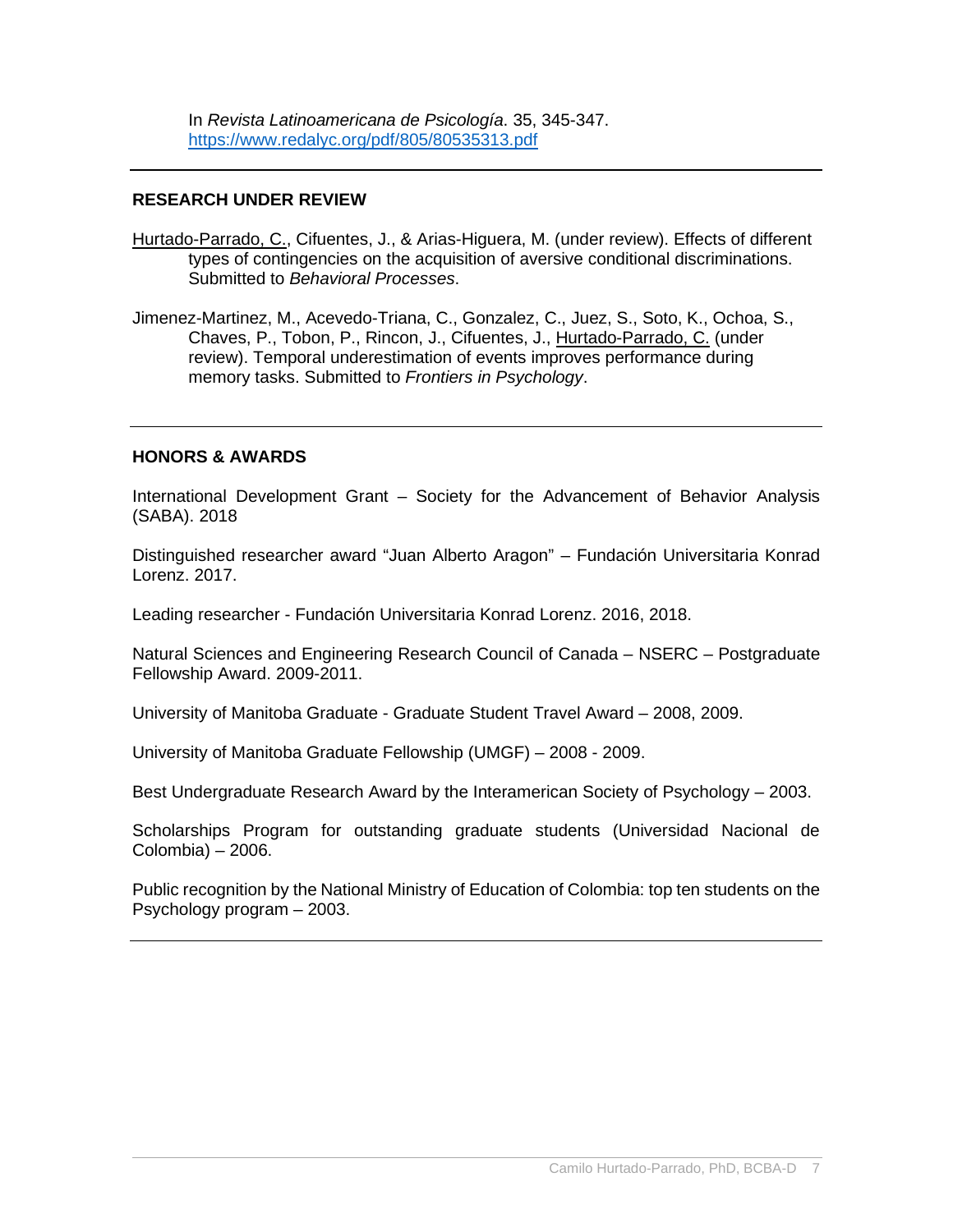#### **RESEARCH EXPERIENCE**

#### **Troy University, Department of Psychology**

*2018 – 2021.* Aversive control, self-control and verbal-nonverbal interactions: Effects of noncontingent aversive stimulation on self-control and shaping or instruction of verbal reports.

Funding: Troy University Faculty Development Committee Grant – College of Education Research and Development Grant.

*2018 – 2021*. Systematic Review and meta-analysis on the effectiveness of interteaching. Funding: Troy University Faculty Development Committee Grant.

#### **Konrad Lorenz Fundación Universitaria, Faculty of Psychology**

*2018 – 2019.* Emotion regulation and attitudes towards immigrants and ex-combatants of the Colombian armed conflict.

Funded by COLCIENCIAS (Colombian Administrative Department of Science, Technology and Innovation) and Konrad Lorenz University via the "Junior Researcher" program 2018- 2019.

*2017 – 2018.* Symbolic learning via stressful events: effects of different types of aversive visual stimuli and role of different emotion regulation strategies.

Funded by COLCIENCIAS (Colombian Administrative Department of Science, Technology and Innovation) and Konrad Lorenz University via the "Junior Researcher" program 2017- 2018.

*2017 – 2018.* Aversive control, self-control and verbal-nonverbal interactions: Effects of noncontingent aversive stimulation on self-control and shaping or instruction of verbal reports. Funding: Konrad Lorenz University Research Center for Psychological Research.

*2017 – 2018.* Effects of punishment on behavioral persistence (in collaboration with Dr. P. Dillon and D. Cortés, Universidad de San Buenaventura, Bogotá, Colombia). Funding: Konrad Lorenz University Research Center for Psychological Research.

*2016 – 2018.* Effects of exercise on adult neurogenesis and emotional memory in rats. Funding: Konrad Lorenz University Research Center for Psychological Research & Universidad Javeriana (Colombia).

*2015 – 2018.* Studies on aversive control of human and non-human behavior: (a) development of alternative and new experimental procedures, (b) behavioral patterns produced by repeated exposure to contingent and non-contingent aversive stimulation, and (c) effect of aversive contingencies on verbal-nonverbal behavior interactions. Funding: Konrad Lorenz University Research Center for Psychological Research.

*2013 – 2018.* Verbal and non-verbal interactions during a computerized adaptation of the task designed by Catania et al. (1982): effects of shaping automatically the verbal reports, embedding an aversive contingency, instructing verbal and nonverbal behavior, and reversing contingencies.

Funding: Konrad Lorenz University Research Center for Psychological Research.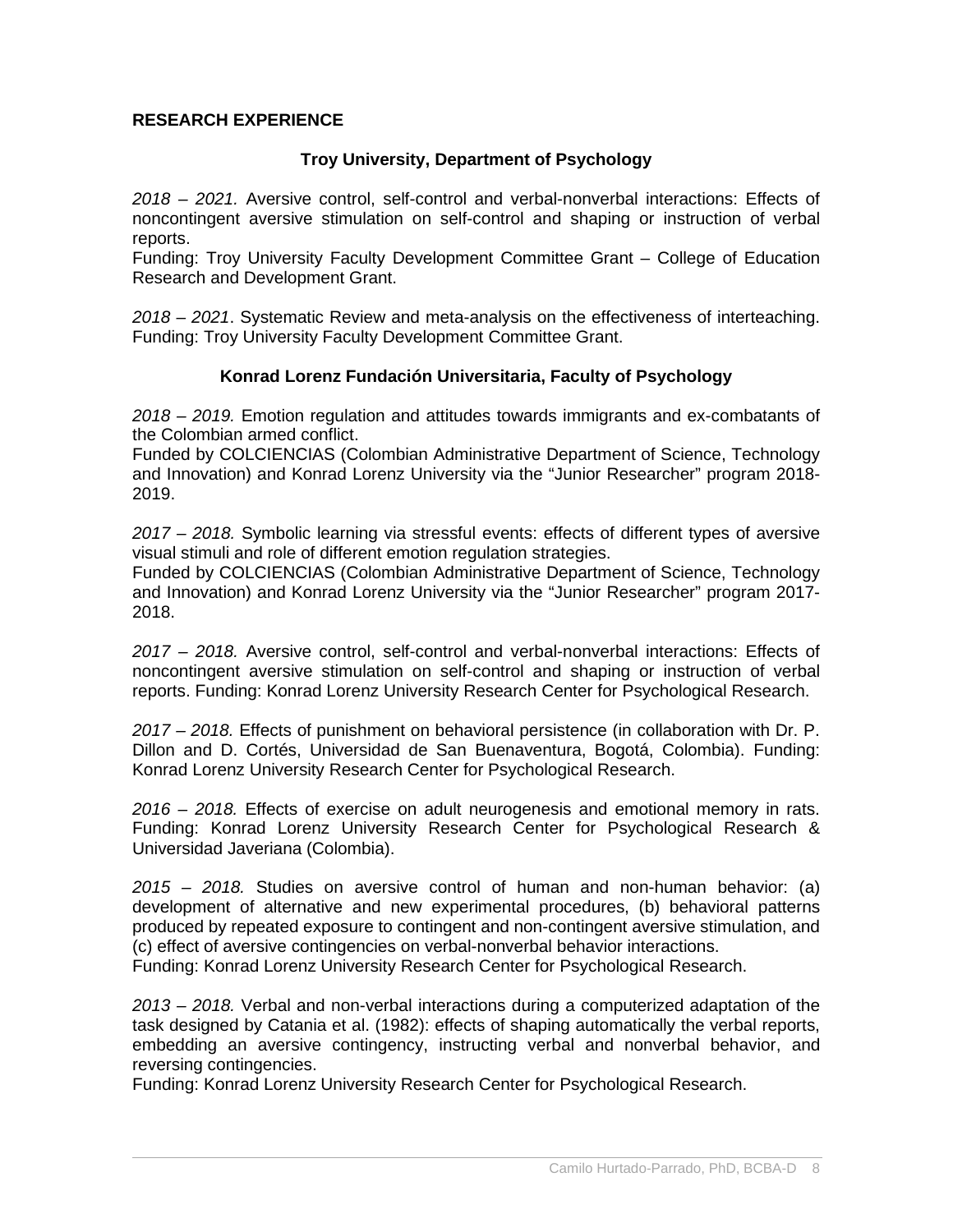*2012 – 2014.* Behavioral patterns of *Meriones unguiculatus* (Mongolian gerbil) under different housing conditions and during repeated and periodic exposures to signaled and unsignaled non-contingent aversive stimulus.

Funding: Konrad Lorenz University Research Center for Psychological Research.

## **University of Auckland (New Zealand)**

*2017.* Visiting scholar at Dr. Javier Virués-Ortega's laboratory (Abril – June 2017).

## **University of Manitoba, Department of Psychology. Operant Behavior Laboratory**

*2007 – 2014.* PhD research. Aversive Control of *Betta splendens* Behavior. Advisor: Joseph Pear.

## **Universidad Nacional de Colombia, Department of Psychology (Bogotá, Colombia)**

*2005 – 2008.* MSc Research. Effects of reference construction training over a subsequent transference test. Advisor: Telmo E. Peña-Correal

*2003 – 2004.* Honors thesis. Effects on performance during a matching to sample task due to the type and order of exposition to the transference test. Advisor: Telmo E. Peña Correal.

*2001 – 2004.* Coordinator of the project: Psychological and health profile of the Human Sciences Faculty Students.

*2001 – 2003*. Coordinator of the project: Attitudes towards sale and consumption of psychoactive substances inside the National University of Colombia.

*2002 - 2009*. Member of the research group "Analysis of Symbolic Behavior". Endorsed by COLCIENCAS (Colombian Institute for the Development of Science and Technology).

#### **EDITORIAL EXPERIENCE**

- 2017 Guest associate editor journal *Frontiers in Psychology/Education*
- 2017 Scientific committee *Universitas Psychologica*
- 2014 Peer Reviewer for *Journal of Applied Behavior Analysis*, *Universitas Psychologica, Suma Psychologica*.
- 2017 2020 Editor special issue *Frontiers in Psychology/Education* "Research on Emotion and Learning: Contributions from Latin America"
- 2005 2008 Editorial Coordinator of the journal *Universitas Psychologica*.
- 2004 2008 Electronic edition of the journals *Revista Latinoamericana de Psicologia* and *Avances en Psicologia Latinoamericana*.
- 1999 2004 Co-founder and editor of the journal *Laberinto: Revista del Laboratorio de Aprendizaje y Comportamiento Animal* [Journal of the Animal Learning and Behavior Laboratory].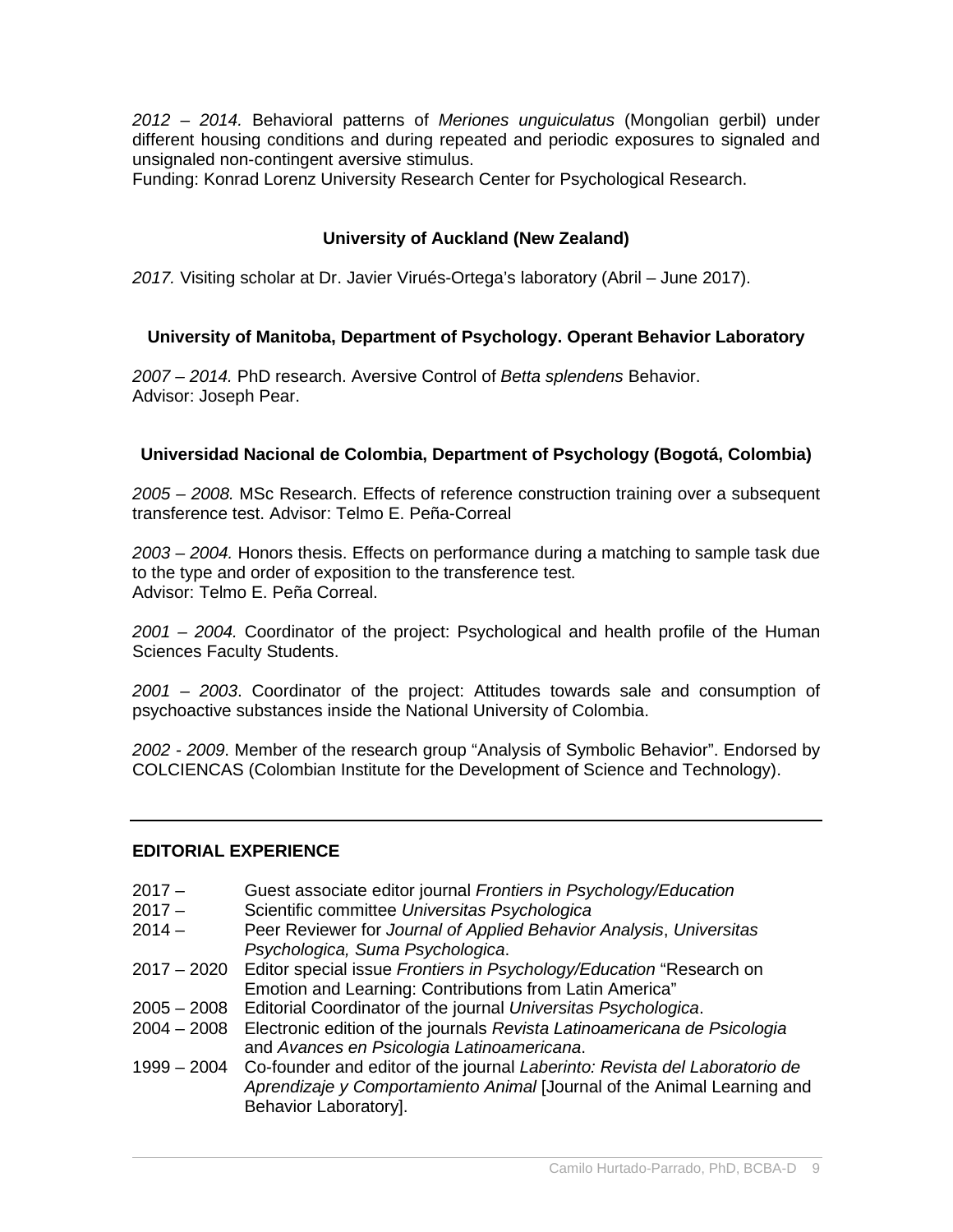## **MEMBERSHIPS AND CREDENTIALS**

Behavior Analyst Certification Board (BCBA-D – since 2019) Animal Behavior Society (ABS) APS (Association for Psychological Science) American Psychological Association (APA) AALAS (American Association for Laboratory Animal Science). COLPSIC (Colombian Board of Psychologists) ABA International (Association for Behavior Analysis) ABA Colombia - Affiliated Chapter of the Association for Behavior Analysis.

#### **PRESENTATIONS**

Hurtado-Parrado, C., Medina, L., Cifuentes, J., & Pfaller-Sadovsky, N. (2020). *"Now What?!" Adaptations of Interteaching to Online Settings: A Tutorial and Ideas for Research*. Paper presented during the symposium "Using Interteaching Online: Research and Practice" held at the 47<sup>th</sup> Annual Convention of the Association for Behavior Analysis (Online, May 29, 2021).

Hurtado-Parrado, C. (2020). *Interteaching: un método de enseñanza conductual [Interteaching: A behavioral teaching method]*. Guest speaker during Congreso Desafíos de la Psicología, Universidad de Nariño, Colombia (December 4-5, 2020).

Hurtado-Parrado, C. (2020). *Interteaching: un método de enseñanza conductual basado en la evidencia [Interteaching: an evidence-based behavioral Teaching method]*. Paper presented during the 11th Meeting of the Behavior Sciences Researchers, Universidad de la Sabana, Colombia (August 14-15, 2020).

Hurtado-Parrado, C., Pfaller-Sadovsky, N., Medina, L., Gayman, C. Rost, K. & Schofill, D. (2020). *A systematic review and metanalysis on the effectiveness of interteaching*. Paper presented during the symposium "Empowering the Learner: Using Interteaching to Improve Higher Education" held at the 46th Annual Convention Association for Behavior Analysis (Washington, USA, May 24, 2020).

Hurtado-Parrado, C. (2019). *Aversive control of impulsive behavior: effects of noncontingent aversive visual stimulation*. Paper presented during the symposium "Social foraging, sunk costs, and aversive control of impulsivity: understanding human choice through different experimental approaches" held at the 45th Annual Convention Association for Behavior Analysis (Chicago, USA, May 27, 2019).

Hurtado-Parrado, C. Segura, A. Cifuentes, J. Gomez, A., Forigua, J. C., Velázquez, J. C., Amortegui, M., Tovar, D., Rodriguez, W., Quintana, S. (2019). *Effects of non-contingent shocks on self-control behavior and preference reversal in Wistar rats*. Poster presented during the 2019 SQAB Annual Convention held in Chicago, USA in May 22, 2019.

Hurtado-Parrado, C. (2019). *The crisis of the methods in Psychology: null hypothesis significance tests, replicability, and generality*. Paper presented during the 10th Meeting of the Behavior Sciences Researchers, Universidad del Rosario, Bogota, DC, Colombia (April 6, 2019).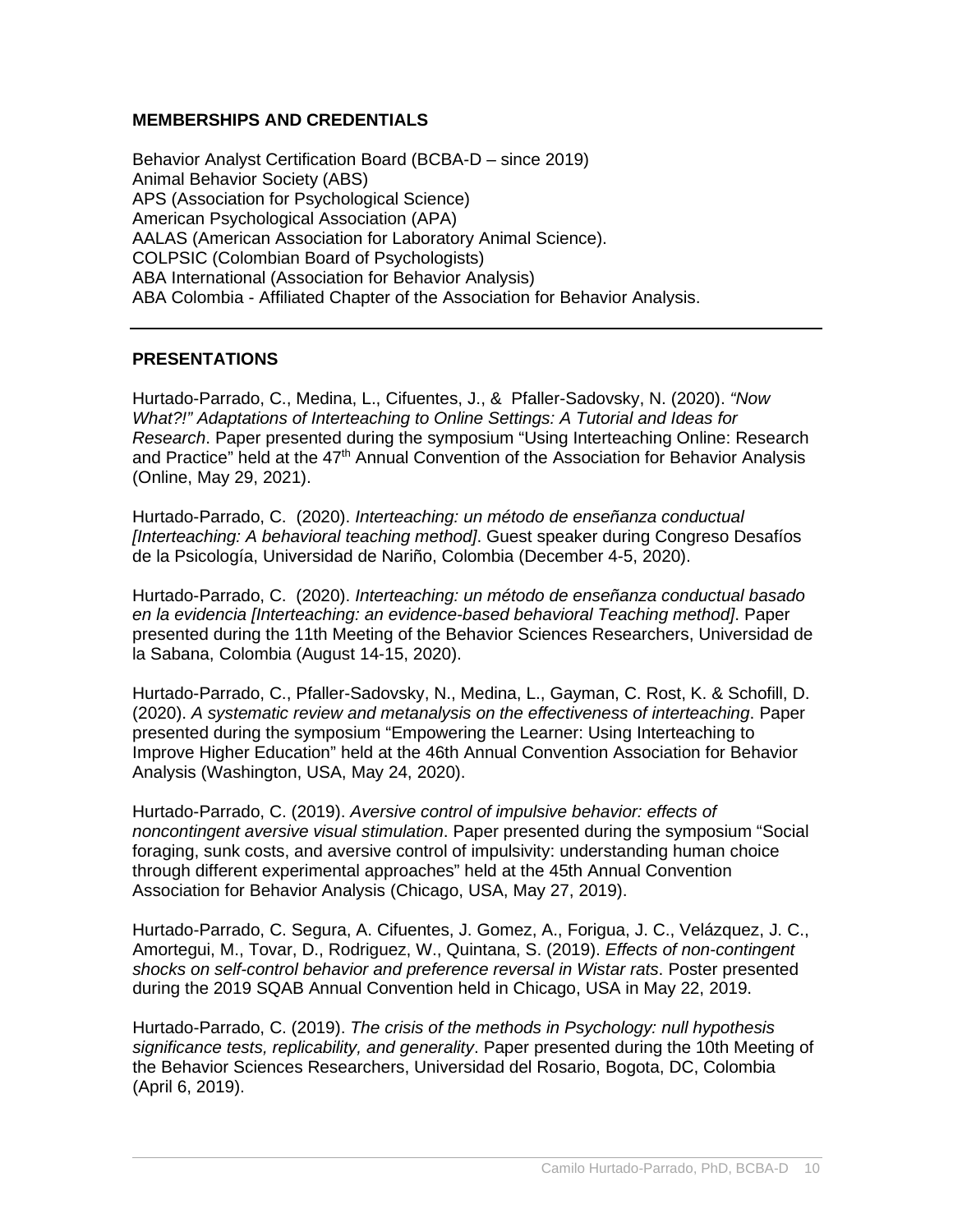Hurtado-Parrado, C., Cifuentes, J., Medina, L., & Arias-Higuera, M. (2018). *Conditional discrimination and aversive control*. Paper presented during the 44th ABAi convention San Diego, CA, May 24-28, 2018.

Pfaller-Sadovsky, N., Dillenburger, K., Hurtado-Parrado, C., & Medina, L. (2018). *Does Training Matter: A Systematic Review of Caregiver Training Within Human-Canine and Human-Human Dyads.* Poster presented during the 44th ABAi convention San Diego, CA, May 24-28, 2018.

Hurtado-Parrado, C., Gomez, A., Cifuentes, J., & Segura, A. (2018). *Effects of Non-Contingent Aversive Stimulation on Self-Control in Rats*. Poster presented during the 41st annual meeting of the Society for the Quantitative Analyses of Behavior (SQAB), San Diego, CA, May 24-25, 2018

Soares-Filho, P. S. D., Cortes-Patino, D., Forigua, J. C., Fresneda, N., Cifuentes, J., Tovar, D., Amortegui, M., Quintana, S., Hurtado-Parrado, C. (2018). Effects of Different Probabilities of Aversive Stimuli on Resistance to Extinction. Poster presented during the 41st annual meeting of the Society for the Quantitative Analyses of Behavior (SQAB), San Diego, CA, May 24-25, 2018

Hurtado-Parrado, C. (2017). *Mentiras, superstición y regulación emocional: control aversivo de la conducta* [Lies, superstition and emotion reguation: aversive control of Behavior]. Invited presentation at Congreso Nacional de Psicología, Medellín, August 2017.

Hurtado-Parrado, C. (2017). *Regulación de la conducta por eventos aversivos: investigación básica y extensiones* [Behavior regulation by aversive events: basic research and extensions]. Paper presented during the Congreso Nacional de Psicología, Medellín, Colombia, August 2017.

Cifuentes, J. & Hurtado-Parrado, C. (2017). *Efectos de diferentes tipos de contingencias en adquisición de discriminaciones condicionales* [Effects of different types of contingencies on the acquisition of conditional discriminations]. Paper presented during the Congreso Nacional de Psicología, Medellín, Colombia, August 2017.

Hurtado-Parrado, C., Cardona, A., Arias-Higuera, M., Zapata, A., García, E., Henao, K., Bohórquez, C., Muñoz, A. (2017). *¿Mejor solo que acompañado? Patrones de comportamiento de jerbos de Mongolia alojados en condiciones de laboratorio grupales e individuales* [Better alone than in company? Behavioral patterns of Mongolian gerbils housed in groups and individually]. Paper presented during the National Congress of Psychology, Medellín, Colombia, August 2017.

Hurtado-Parrado, C. (2017). *Metodologías para el estudio de la regulación de la conducta por eventos aversivos: Efectos del castigo en las interacciones decir-hacer* [Methodologies for the study of aversive control of behavior: effects of punishment on say-do interactions]. Paper presented during the Congreso de Innovaciones en Psicología y Salud Mental, Tunja, Colombia, June 2017.

Hurtado-Parrado, C. (2017). *Regulación de la conducta por eventos aversivos: investigación básica y posibles extensiones* [Aversive control of behavior: basic research and potential extensions]. Paper presented during the VIII Encuentro de investigadores en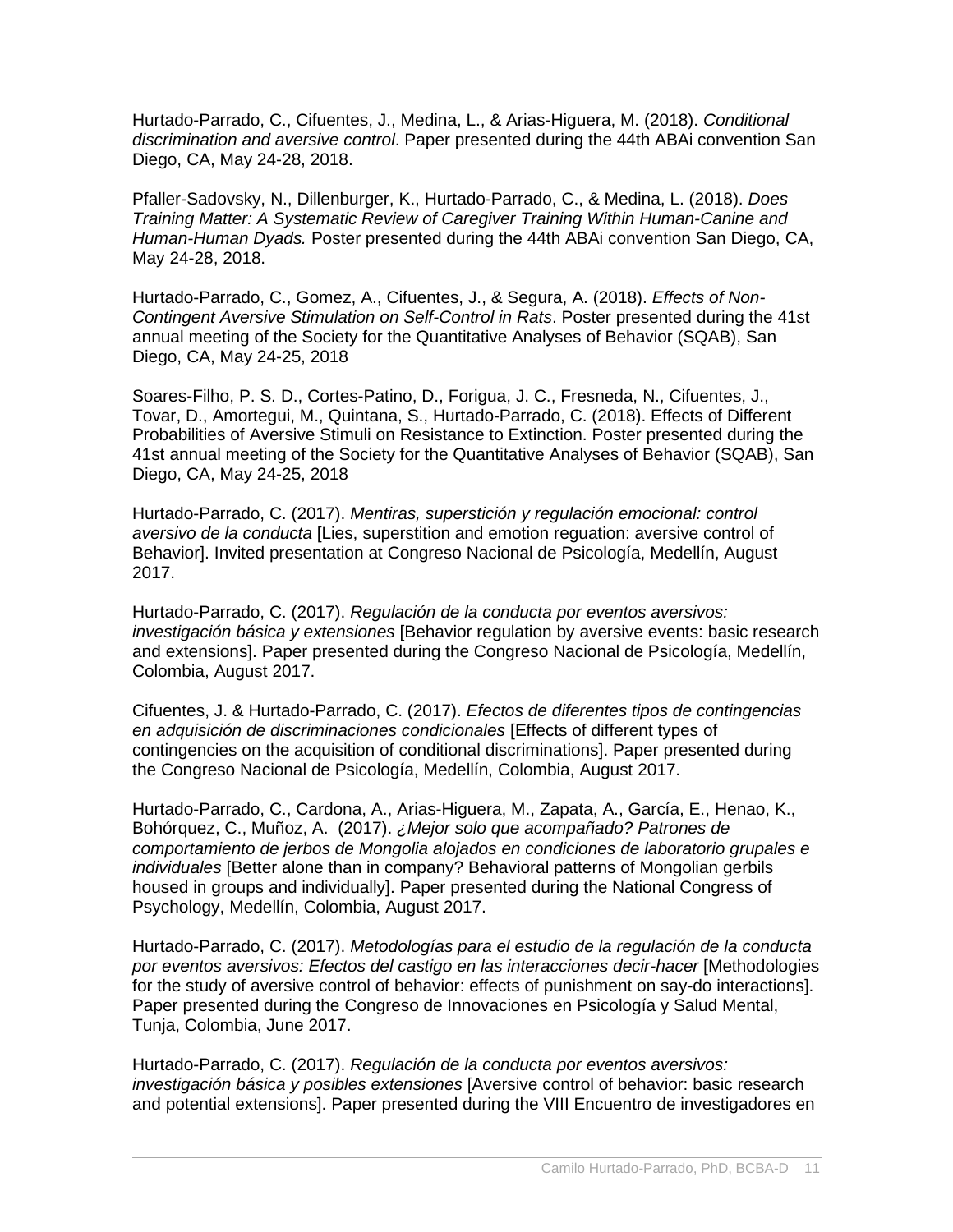ciencias del comportamiento. Universidad San Buenaventura, Bogotá, Colombia April 2017.

Hurtado-Parrado, C., Arias, M., Gonzales, C., Hurtado, A., Parra, M., Cifuentes, J., & Medina, L. (2017). *Effects of punishment on verbal-nonverbal interactions: shaped verbal reports*. 43rd ABAi Annual Convention, Denver, CO, May 25 – 29, 2017.

Hurtado-Parrado, C., Arias-Higuera, M., González, C., Hurtado, A., & Cardona, A. (2016). *Studies on aversive control: Development of alternative experimental procedures, behavioral patterning produced by aversive contingencies, and effects of punishment on verbal-nonverbal interactions.* 42<sup>nd</sup> ABAi Annual Convention, Chicago, May 27 – 31, 2016.

Hurtado-Parrado, C., & Pear, J. (2015). *Aversive control of betta splendens behavior using water disturbances: effects of signaled and unsignaled free-operant avoidance, escape, and punishment contingencies*. Paper presented during ABAi 8th International Conference. Kyoto, Japan, Sept. 27-29, 2015.

Hurtado-Parrado, C., Gonzalez, C., Arias, M., Cardona, S., & Cardona, A. (2015). *How do Mongolian gerbils pass the time during aversive tasks? behavioral patterns produced by exposure to contingent and non-contingent aversive events*. Paper presented during ABAi 8th International Conference. Kyoto, Japan, Sept. 27-29, 2015.

Arias, M., Gonzalez, C. H., Moreno, L., Gonzalez, C., Beltran, L., & Hurtado-Parrado, C. (2014). *A method for developing a behavioral catalogue of Meriones unguiculatus in natural, seminatural, and captivity conditions*. Poster presented at the 17th Meeting of the international society for comparative psychology. September 2014.

Gonzalez, C., Arias, M., Cardona, S., & Hurtado-Parrado, C. (2014). *A method for studying Mongolian gerbils' behavioral patterns produced by periodic non-contingent aversive stimulation*. Poster presented at the 17th Meeting of the international society for comparative psychology, Bogota (Colombia), September 2014.

Vasquez, J., Fonseca, J., Hurtado-Parrado, C., Rico, J. (2014). *Relation between anxietyand impulsivity-related measures in rats exposed to the elevated plus-maze and operant tasks*. Poster presented at the 17th Meeting of the international society for comparative psychology. September 2014.

Hurtado-Parrado, C., Arias, M., Gonzalez, C., Garcia, E., Henano, K., & Bohorquez, M. (2014). *Verbal and Non-Verbal Behavior Interactions in a Computerized Adaptation of the Task Designed by Catania et al. (1982): Effects of Embedding an Aversive Contingency*. Poster presented at the 40th ABAI Annual Convention, Chicago, May 2014.

Hurtado-Parrado, C., Gonzalez, C., Arias, M., & Cardona, S. (2014). *A method for studying Mongolian gerbils' behavioral patterns produced by repeated and periodic exposure to non-contingent aversive stimulation*. Poster presented at the Annual Symposium of the Society for Quantitative Analysis of Behavior (SQAB), Chicago, May 2014.

Rico, J., Hurtado-Parrado, C., & Garcia, M. (2013). *Contribuciones del uso de modelos animales al estudio de los procesos psicológicos* [Contributions to the use of animal models for the study of psychological processes]. Paper presented during the III Congreso Internacional de Psicología Colpsic-Ascofapsi, Bogota (Colombia), September 2013.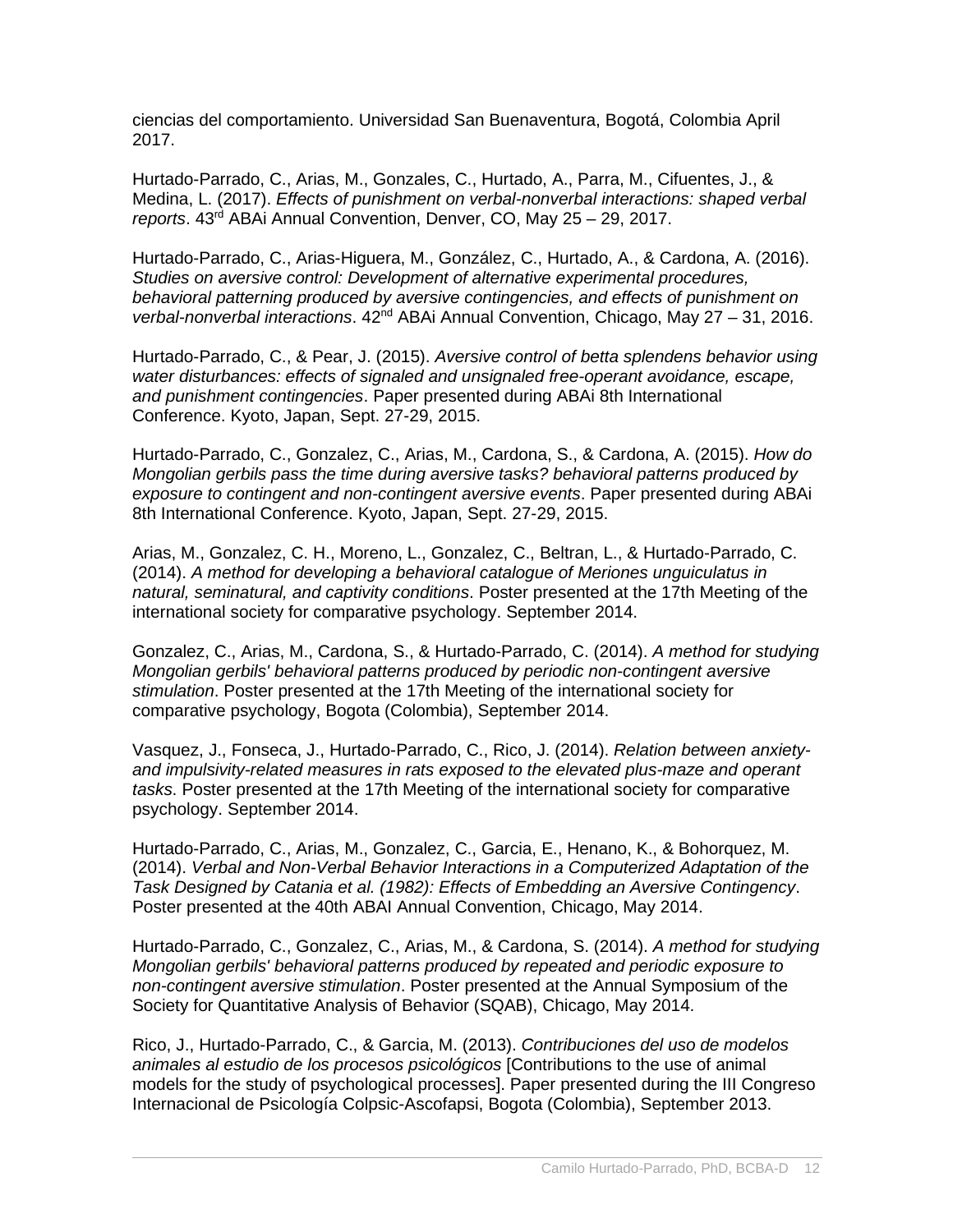Hurtado-Parrado, C., Arias, M., Gonzalez, C., Garcia, E., Henano, K., & Bohorquez, M. (2013). *Interacciones entre conducta verbal y no verbal en una adaptación computarizada de la tarea diseñada por Catania et al. (1982): efectos del moldeamiento automatizado de los reportes verbales y de integrar una contingencia aversiva*. Paper presented during the III Congreso Internacional de Psicología Colpsic-Ascofapsi, Bogota (Colombia), September 2013.

Virués-Ortega, J., Cox, A., Hurtado-Parrado, C., & Pear, J.J. (2013). *Topics Driving Translational Research in Behavior Analysis*. Poster presented at the 39th ABAI Annual Convention, Minneapolis, May, 2013.

Hurtado-Parrado, C. (2011). *Single-Case Methods: Their History and Suitability for a Psychological Science in Need of Alternatives*. Paper presented during the 6th ABAI International Conference, Granada (Spain), November, 2011.

Virués-Ortega, J. Hurtado-Parrado, C., Pear, J. (2011). *The Scientometric Structure of Applied Behavior Analysis*. Poster presented at the 37th ABAI Annual Convention, Denver, May, 2011.

Hurtado-Parrado, H. C., Pear, J. J., & Khattiyakornjaroon, P. (2010). *Aversive control of*  Betta splendens behavior using water disturbance: replication of the aversive function of *water flows and learning under a punishment contingency*. Poster presented at the ABAI 36th Annual Convention, San Antonio, Texas, May 28 - June 1, 2010.

Guest speaker at the Research Center for Behavioral Studies and Investigations (Centro de Estudios e Investigaciones del Comportamiento),Universidad de Guadalajara, México. Title of the presentation: *Studies on aversive control of behavior using Betta splendens fish*. November, 2010.

Hurtado-Parrado, H. C., Pear, J. J., & Froese, K. (2009). *Water disturbance as a form of aversive stimulation for Siamese fighting fish (Betta splendens)*. Poster accepted for the ABAI 5th International Conference. Oslo, Norway, August 7-10.

Guest speaker for the First Colombian International Congress of Psychology. Bogotá, Colombia, August 21-23, 2009. *Un análisis de la situación del análisis del comportamiento hoy: tendencias y algunas alternativas de investigación.* [An analysis of today's situation of Behavior Analysis: research trends and alternatives]

Pear, J. J., Martin, T. L., Sales, T. C., & Hurtado-Parrado, H. C. (2008). *A Suppressive Effect of Light in Betta splendens*. Chicago, May 22-24.Poster accepted for the 31st Annual Meeting of the Society for the Quantitative Analyses of Behavior.

Hurtado-Parrado, C. *A conceptual and Methodological Alternative for Studying Referential Behavior*. ABAI 5th International Conference. Oslo, Norway, August 7-10.

Hurtado-Parrado, C. & Peña-Correal, T. *A methodological alternative for the study of referential behavior*. Research report presented at the 3rd Annual MABA Conference. October, 18, 2008.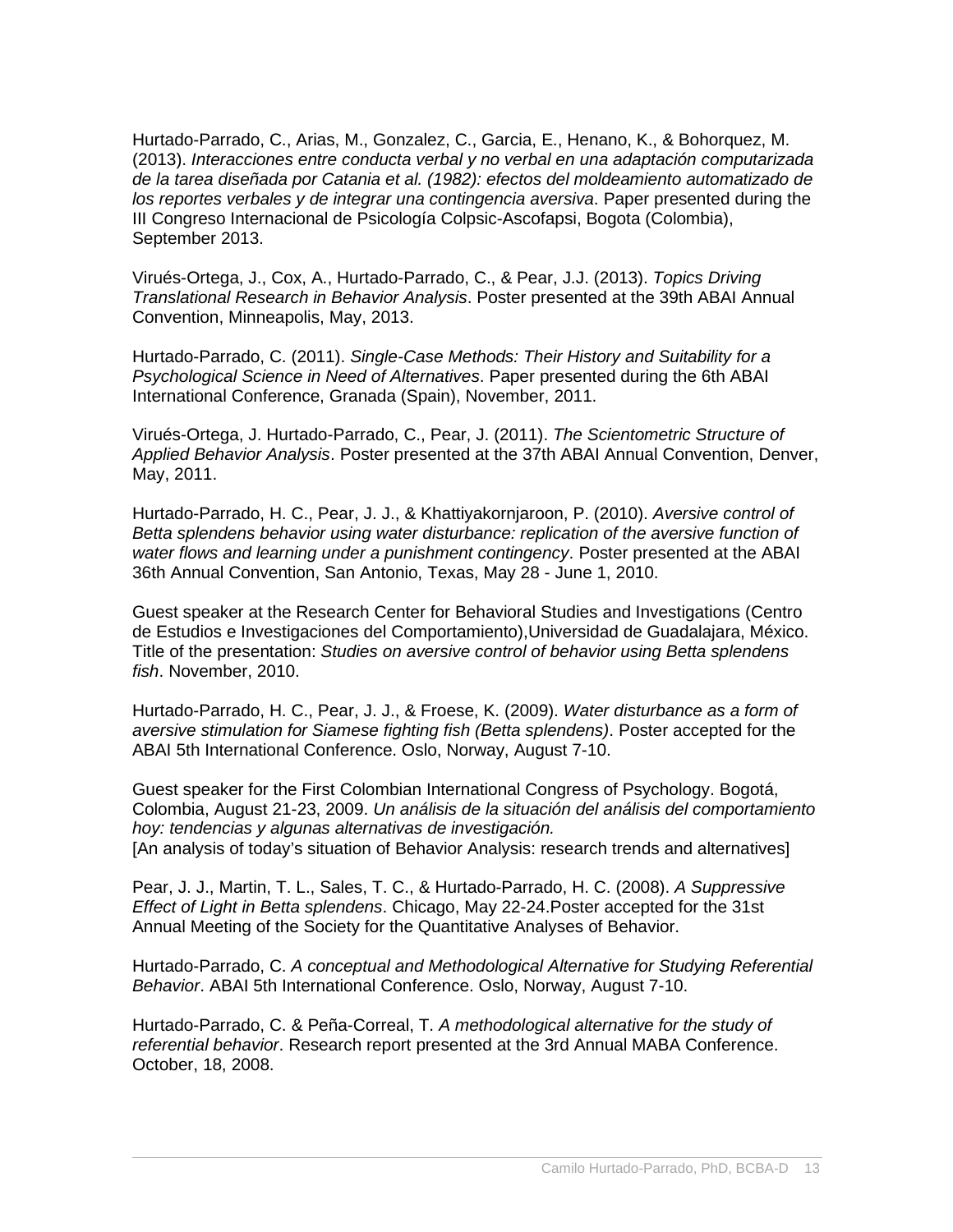Hurtado-Parrado, C. & Peña-Correal, T. (2008). *A conceptual and methodological alternative for studying referential behavior*. Paper presented at the XXIX International Congress of Psychology, Berlin (Germany), July, 20-25, 2008.

Pear, J. J., Martin, T. L., Sales, T. C., & Hurtado, H. C. (2008). *A Suppressive Effect of Light in Betta splendens*. Poster accepted for the 31st Annual Meeting of the Society for the Quantitative Analyses of Behavior. Chicago, May 22-24.

Hurtado-Parrado, C. (2007). *A non-cognitive alternative for the study of cognition: a behavior analytic proposal*. Paper presented at the Biannual Conference of the International Society for Theoretical Psychology (ISTP Conference, 2007): "Theoretical Psychology beyond Borders: Transdisciplinarity and Internationalization". June 18-22, 2007, Toronto, Canada.

Hurtado-Parrado, C. (2006). *Alternativas no cognoscitivas para el estudio de la inteligencia* [Non-cognitive alternatives for the study of intelligence]. Paper presented at the XVII Congreso Colombiano de Psicología. Medellín, Mayo 3 - 6 de 2006.

Hurtado-Parrado, C. (2004). *Effects in the performance during a matching to sample task due to the type and order of exposition to the transference test*. Poster presented at the II ABA International Conference. Campiñas, Brasil. August 12-15 2004.

Hurtado-Parrado, C. (2002). *Actitudes de los Estudiantes Frente a la Venta y Consumo de Sustancias Psicoactivas en el Campus Universitario de la Universidad Nacional de Colombia* [College students' attitudes toward the sell and consumption of psychoactive substances inside the campus of the Universidad Nacional de Colombia]. Poster presented at the III Congreso Iberoamericano de Psicología, Bogotá, julio de 2002.

#### **UNIVERSITY TEACHING EXPERIENCE**

#### **Troy University**

#### *Instructor*

| Seminar in Special Topics: Behavior, Language and Thought |          |  |  |  |
|-----------------------------------------------------------|----------|--|--|--|
| (graduate)                                                | $2021 -$ |  |  |  |
| (graduate)                                                | $2020 -$ |  |  |  |
| (undergraduate)                                           | $2020 -$ |  |  |  |
| (undergraduate)                                           | $2018 -$ |  |  |  |
| (undergraduate)                                           | $2018 -$ |  |  |  |
|                                                           |          |  |  |  |
|                                                           |          |  |  |  |
| (undergraduate)                                           | $2018 -$ |  |  |  |
|                                                           |          |  |  |  |

#### **Konrad Lorenz Fundación Universitaria (Bogotá, Colombia)**

| Instructor |                                                      |            |      |
|------------|------------------------------------------------------|------------|------|
|            | Epistemology and Ethics                              | (graduate) | 2017 |
|            | Single-case research methods (graduate)              |            | 2016 |
|            | Seminar on Brain, Behavior, and Cognition (graduate) |            | 2016 |
|            |                                                      |            |      |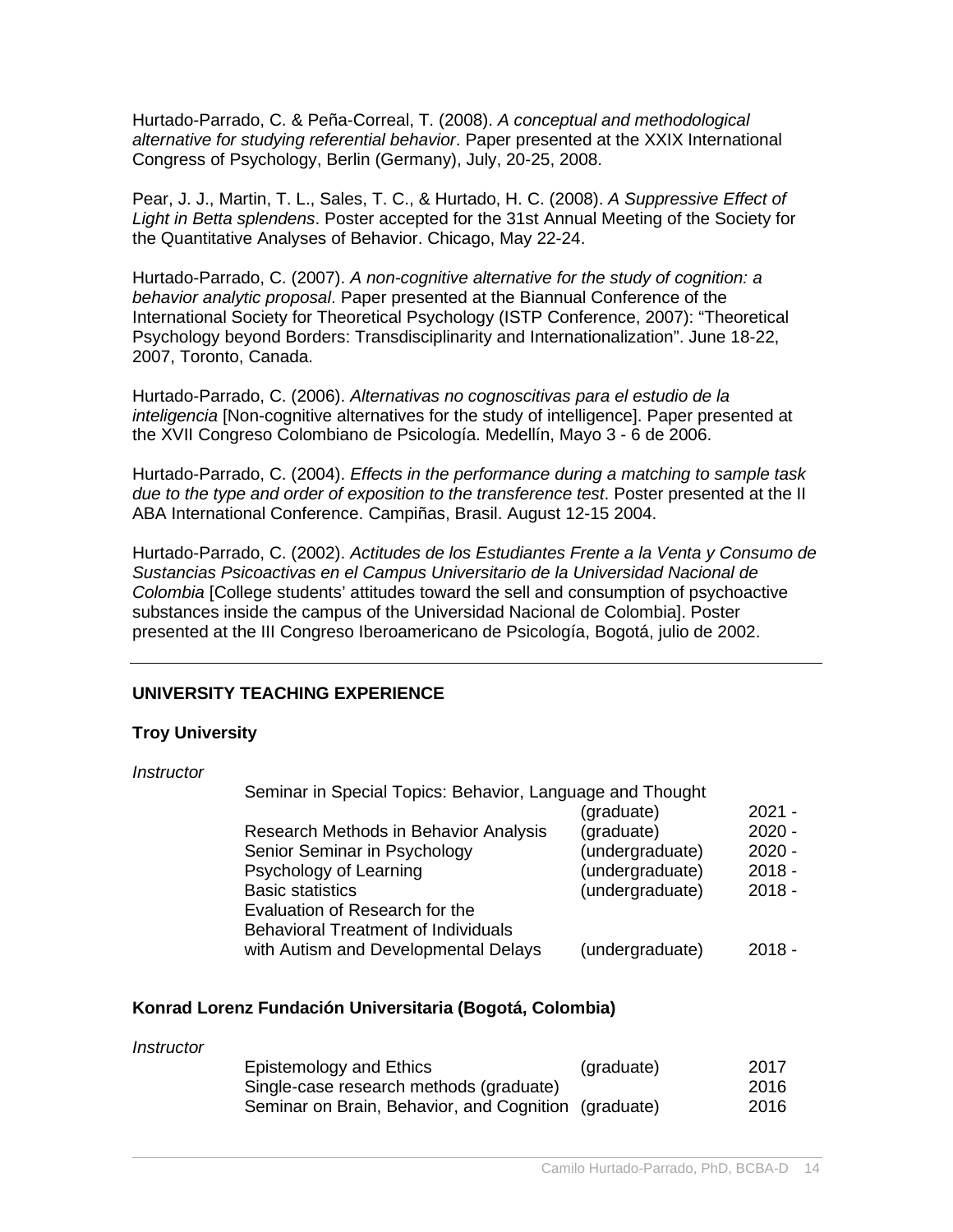|                                                                                  | Psychology of Language<br>Learning<br>Language and Thought                                                                                                                           | (undergrad.)<br>(graduate)<br>(graduate)                                                    | 2013-15<br>2015<br>2005-07                 |  |  |
|----------------------------------------------------------------------------------|--------------------------------------------------------------------------------------------------------------------------------------------------------------------------------------|---------------------------------------------------------------------------------------------|--------------------------------------------|--|--|
|                                                                                  | Queen's University (Belfast, Ireland)                                                                                                                                                |                                                                                             |                                            |  |  |
| Tutor                                                                            | <b>Ethical and Professional Conduct</b><br><b>Evaluation in Behavior Analysis</b><br>Fundamental Elements of Behavior Change (graduate)                                              | (graduate)<br>(graduate)                                                                    | $2015 -$<br>$2016 -$<br>2017-              |  |  |
|                                                                                  | <b>University of Auckland (New Zealand)</b>                                                                                                                                          |                                                                                             |                                            |  |  |
| <b>Guest lecturer</b>                                                            | Single-case research methods                                                                                                                                                         | (undergraduate)                                                                             | 2017                                       |  |  |
|                                                                                  | ABA Spain (Chapter of the Association for Behavior Analysis international - ABAi)                                                                                                    |                                                                                             |                                            |  |  |
| Instructor for the online course of the MSc program in Applied Behavior Analysis |                                                                                                                                                                                      |                                                                                             |                                            |  |  |
|                                                                                  | Stimulus equivalence                                                                                                                                                                 | (graduate)                                                                                  | 2017                                       |  |  |
|                                                                                  | University of Manitoba (Winnipeg, Canada)                                                                                                                                            |                                                                                             |                                            |  |  |
| Instructor                                                                       | <b>Behavior Modification Principles</b><br>Research Methods in Psychology                                                                                                            | (undergraduate)<br>(undergraduate)                                                          | 2009/12<br>2010                            |  |  |
| <b>Teaching Assistant</b>                                                        | Problems in psychological research<br>Thinking critically about psych. research<br>Introduction to Psychological Research<br><b>Psychological Assessment</b><br>Language and Thought | (undergraduate)<br>(undergraduate)<br>(undergraduate)<br>(undergraduate)<br>(undergraduate) | 2009<br>2008<br>2008-12<br>2007-08<br>2007 |  |  |
|                                                                                  | Pontificia Universidad Javeriana (Bogotá, Colombia)                                                                                                                                  |                                                                                             |                                            |  |  |
| Instructor                                                                       | <b>Psychological Assessment</b>                                                                                                                                                      | (undergraduate)                                                                             | 2006-07                                    |  |  |
|                                                                                  | Universidad Nacional De Colombia (Bogotá, Colombia)                                                                                                                                  |                                                                                             |                                            |  |  |
| Instructor                                                                       | Technics on Exp. Analysis of Behavior                                                                                                                                                | (undergraduate)                                                                             | 2007                                       |  |  |

# *Teaching Assistant*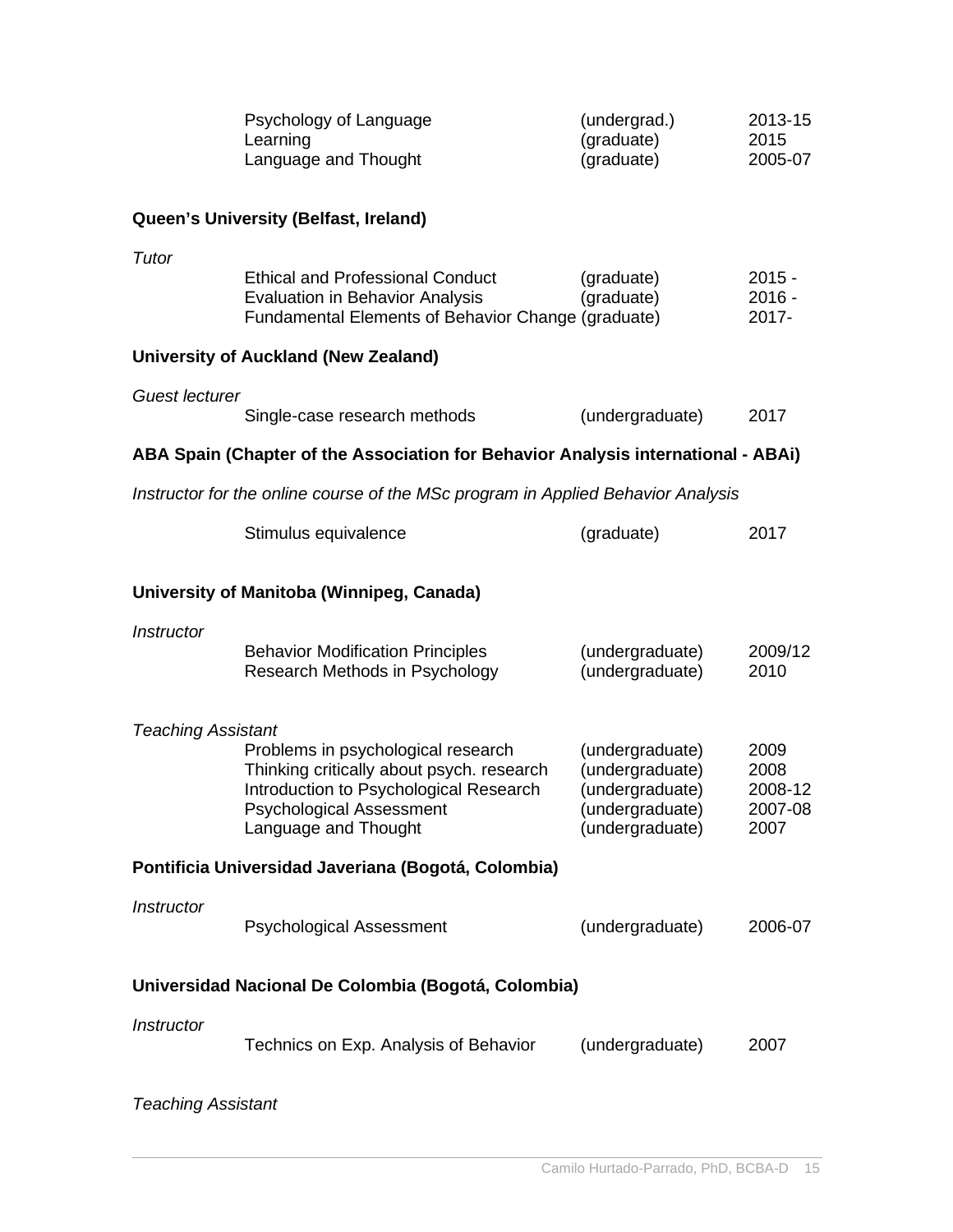#### **Institución Universitaria Iberoamericana (Bogota, Colombia)**

*Instructor*

Logic of Science (undergraduate) 2005

#### **SERVICE**

#### **Troy University**

2019 *–* Institutional Review Board.

2019 *–* Co-chair of Research Showcase competition.

2019 *–* Job search committees.

2018 *–* Advisor of the Applied Behavior Analysis Student Club.

2018 *–* Committee for the curriculum development and proposal of a MSc program in Applied Behavior Analysis.

**ABA Colombia** (Colombian Association of Behavior Analysis – ABAi affiliated chapter).

- 2019 Board Spokesperson
- 2012 Communications coordinator
- 2012 Founding Member

#### **Konrad Lorenz Fundación Universitaria**

*2017 – 2019*. Coordinator of the Behavior Analyst Certification Board (BACB) Verified Course Sequence.

*2015 – 2017*. Committee for the development and proposal of a course sequence approved by the Behavior Analyst Certification Board (BACB).

*2015*. Committee for the curriculum development and proposal of a PhD program in psychology.

*2013 – 2014*. Psychology research committee (as representative of the Institutional Animal Care and Use Committee - IACUC).

*2012 – 2014*. Chair of the Institutional Animal Care and Use Committee (IACUC).

#### **University of Manitoba**

2010 – 2011. Faculty of Graduate Studies Appeals Committee.

2009. Assistant Professor search committee.

2009. Psychology Teaching Evaluation Committee.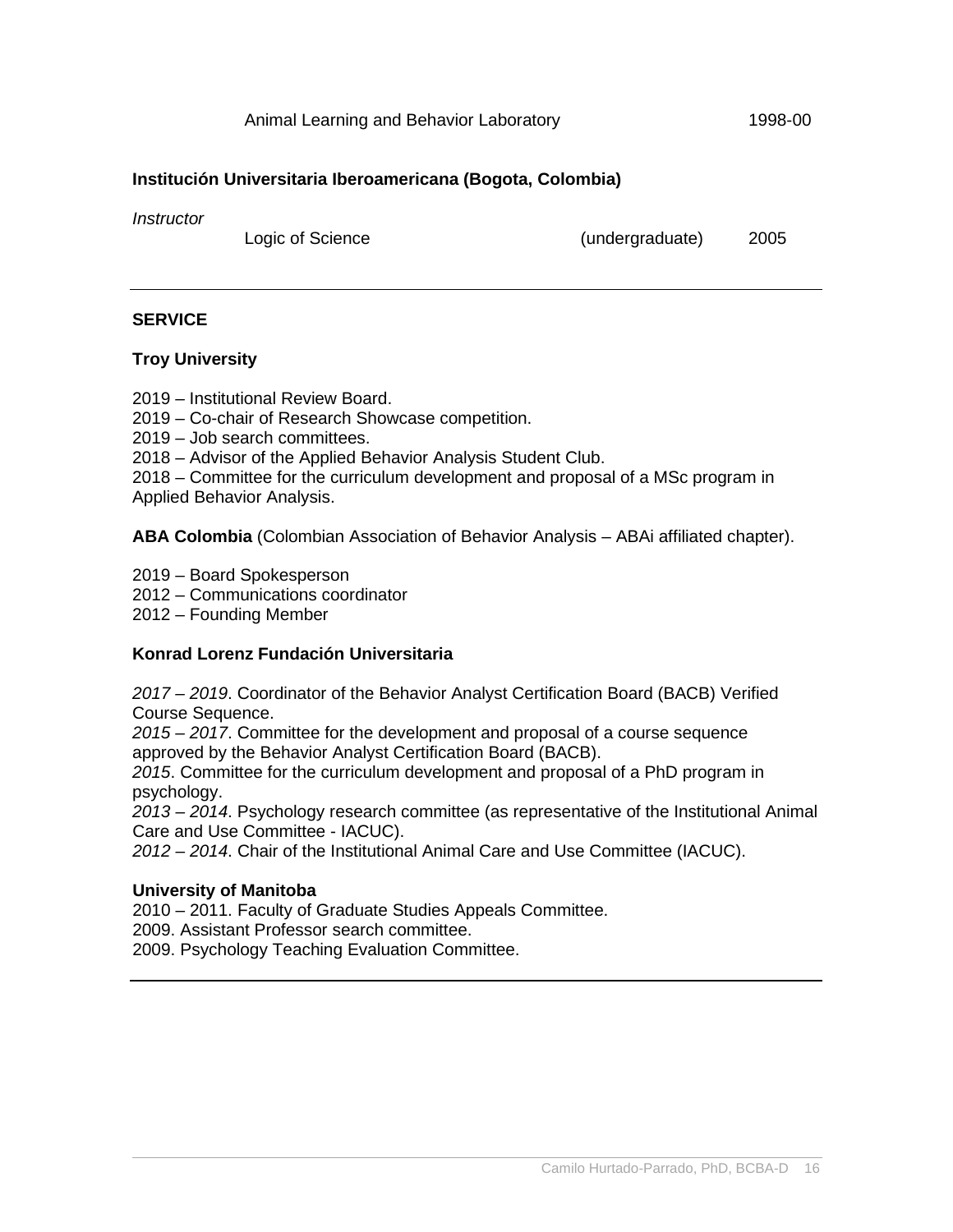## **SOFTWARE DEVELOPMENT FOR PSYCHOLOGICAL RESEARCH**

#### **2017 – present. Computerized Task for studying effects of aversive and appetitive stimuli on self-control and impulsive behavior.**

Hurtado-Parrado, C., Bohórquez, M. C., & Sánchez, C.

Keywords: verbal behavior, self-control, impulsivity, aversive control. Knowledge area: Behavior Analysis, Psychology Platform: Macromedia Authorware 7.01 Environment: Windows.

#### **2015 - present. Computerized matching-to-sample task for studying the acquisition and maintenance of conditional discrimination via appetitive and aversive contingencies.**

Hurtado-Parrado, C., Arias, M., & Cifuentes, J.

Keywords: verbal behavior, conditional discrimination, matching to sample, aversive contingencies. Knowledge area: Behavior Analysis, Psychology Platform: Macromedia Authorware 7.01 Environment: Windows.

### **2016. Translation and Adaptation of the Computer-Aided Personalized System of Instruction (webCAPSI) to Spanish.**

Hurtado-Parrado, C., Arias, M., & González, C.

#### **2012 – present. Computerized Task for automatic shaping of written verbal reports of performance during a multiple schedule of reinforcement.**  Hurtado-Parrado, C., Arias, M., González, C.

Keywords: verbal behavior, shaping, schedules of reinforcement. Knowledge area: Behavior Analysis, Psychology Platform: Macromedia Authorware 7.01 Environment: Windows.

**2008. Computerized Task for training and evaluating referential behavior.**  Hurtado-Parrado, C. & Ortiz, G. Keywords: behavior analysis, second order matching to sample, conditional discriminations, experimental psychology, learning, language, transference tests. Knowledge area: Symbolic behavior (Behavior Analysis, Psychology) Platform: Macromedia Authorware 7.01 Environment: Windows.

**2005. Computerized Task for training stimulus equivalence phenomena** Hurtado-Parrado, C. & Robayo, M.

Keywords: behavior analysis, second order matching to sample, conditional discriminations, experimental psychology, learning, language, transference tests. Knowledge area: Symbolic behavior (Behavior Analysis, Psychology) Country: Colombia (Bogotá) – Universidad Nacional de Colombia. Platform: Macromedia Authorware 7.01